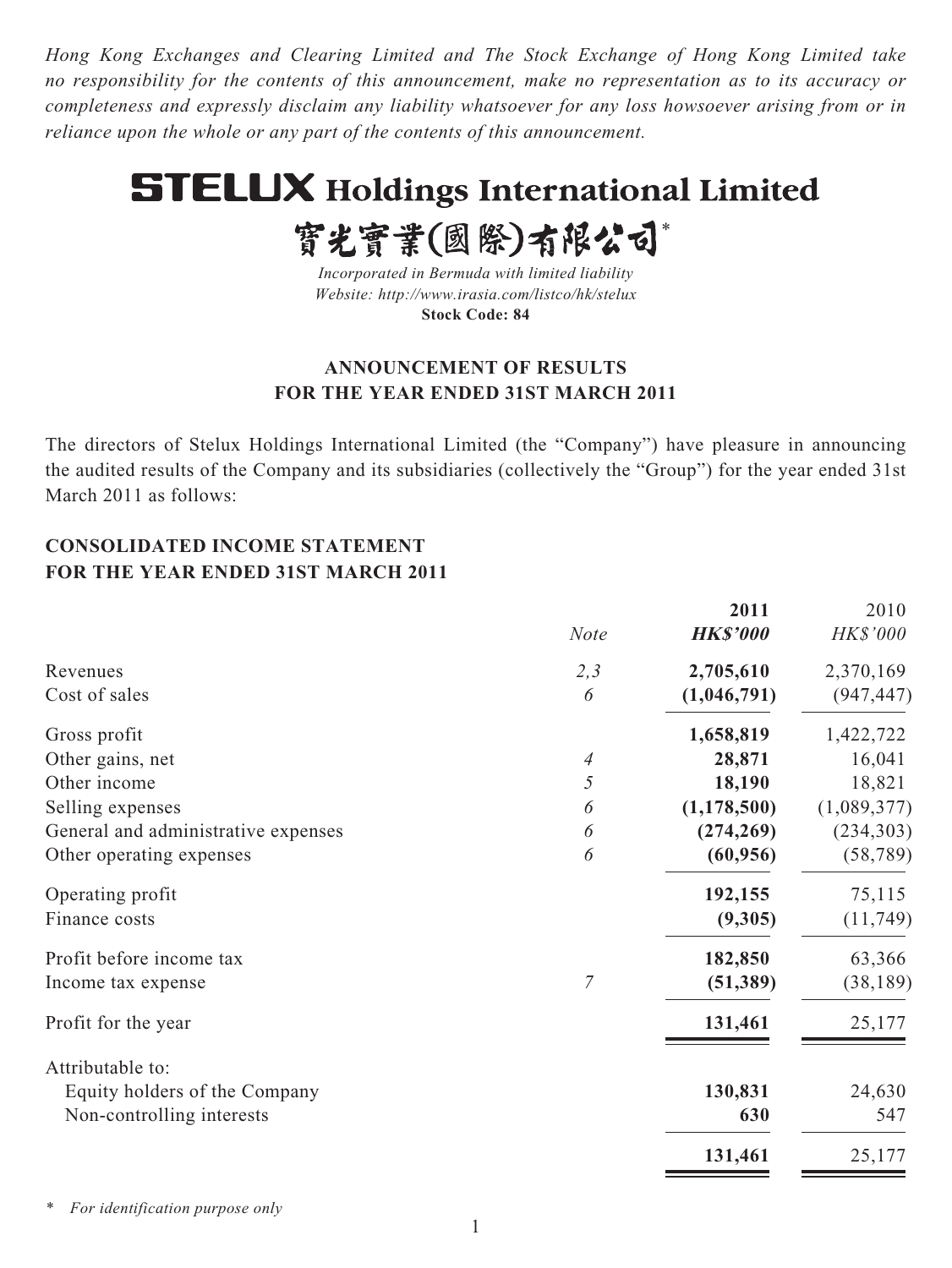## **CONSOLIDATED INCOME STATEMENT (Continued)**

|                                                          | <b>Note</b> | 2011<br><b>HK\$'000</b> | 2010<br>HK\$'000 |
|----------------------------------------------------------|-------------|-------------------------|------------------|
| Dividends                                                | 8           | 34,248                  | 19,026           |
| Earnings per share for profit attributable to            | 9           | <b>HK</b> cents         | HK cents         |
| the equity holders of the Company<br>- Basic and diluted |             | 13.75                   | 2.59             |

## **CONSOLIDATED STATEMENT OF COMPREHENSIVE INCOME FOR THE YEAR ENDED 31ST MARCH 2011**

|                                                     | 2011<br><b>HK\$'000</b> | 2010<br>HK\$'000 |
|-----------------------------------------------------|-------------------------|------------------|
| Profit for the year                                 | 131,461                 | 25,177           |
| Other comprehensive income                          |                         |                  |
| Exchange differences                                | 19,729                  | 58,810           |
| Revaluation of available-for-sale financial assets  | 3,335                   | (5, 536)         |
| Impairment of available-for-sale financial assets   |                         |                  |
| charged to income statement                         | 1,120                   |                  |
| Other comprehensive income for the year, net of tax | 24,184                  | 53,274           |
| Total comprehensive income for the year             | 155,645                 | 78,451           |
| Attributable to:                                    |                         |                  |
| Equity holders of the Company                       | 154,707                 | 77,412           |
| Non-controlling interests                           | 938                     | 1,039            |
| Total comprehensive income for the year             | 155,645                 | 78,451           |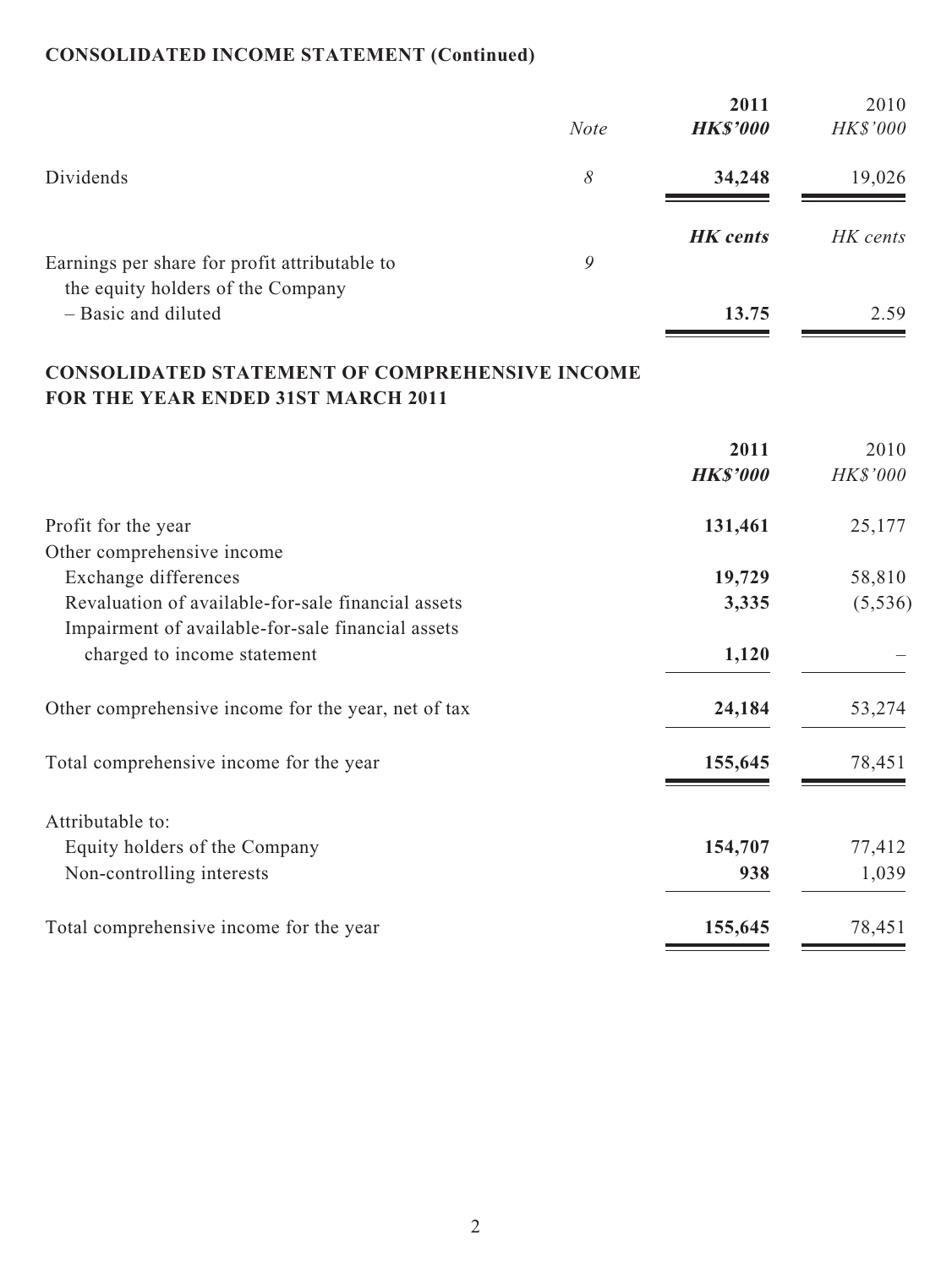## **CONSOLIDATED BALANCE SHEET AS AT 31ST MARCH 2011**

|                                                                           |             | As at           | As at      | As at      |
|---------------------------------------------------------------------------|-------------|-----------------|------------|------------|
|                                                                           |             | 31st March      | 31st March | 1st April  |
|                                                                           |             | 2011            | 2010       | 2009       |
|                                                                           | <b>Note</b> | <b>HK\$'000</b> | HK\$'000   | HK\$'000   |
|                                                                           |             |                 | (Restated) | (Restated) |
| <b>ASSETS</b>                                                             |             |                 |            |            |
| Non-current assets                                                        |             |                 |            |            |
| Property, plant and equipment                                             |             | 321,114         | 310,464    | 335,894    |
| Investment properties                                                     |             | 52,000          | 41,200     | 35,000     |
| Prepayment of lease premium                                               |             | 73,549          | 54,215     | 55,599     |
| Intangible assets                                                         |             | 26,387          | 24,178     | 23,451     |
| Deferred tax assets                                                       |             | 55,794          | 46,244     | 45,548     |
| Available-for-sale financial assets                                       |             | 14,639          | 12,587     | 18,123     |
|                                                                           |             | 543,483         | 488,888    | 513,615    |
| Current assets                                                            |             |                 |            |            |
| <b>Stocks</b>                                                             |             | 777,411         | 728,385    | 790,719    |
| Debtors and prepayments                                                   | 10          | 337,044         | 323,542    | 335,800    |
| Bank balances and cash                                                    |             | 226,080         | 213,184    | 117,386    |
|                                                                           |             | 1,340,535       | 1,265,111  | 1,243,905  |
| Total assets                                                              |             | 1,884,018       | 1,753,999  | 1,757,520  |
| <b>EQUITY</b>                                                             |             |                 |            |            |
| Capital and reserves attributable to<br>the equity holders of the Company |             |                 |            |            |
| Share capital                                                             |             | 95,134          | 95,134     | 95,134     |
| Reserves                                                                  |             | 886,403         | 752,625    | 694,239    |
| Shareholders' funds                                                       |             | 981,537         | 847,759    | 789,373    |
| Non-controlling interests                                                 |             | 8,650           | 4,968      | 4,253      |
| Total equity                                                              |             | 990,187         | 852,727    | 793,626    |
|                                                                           |             |                 |            |            |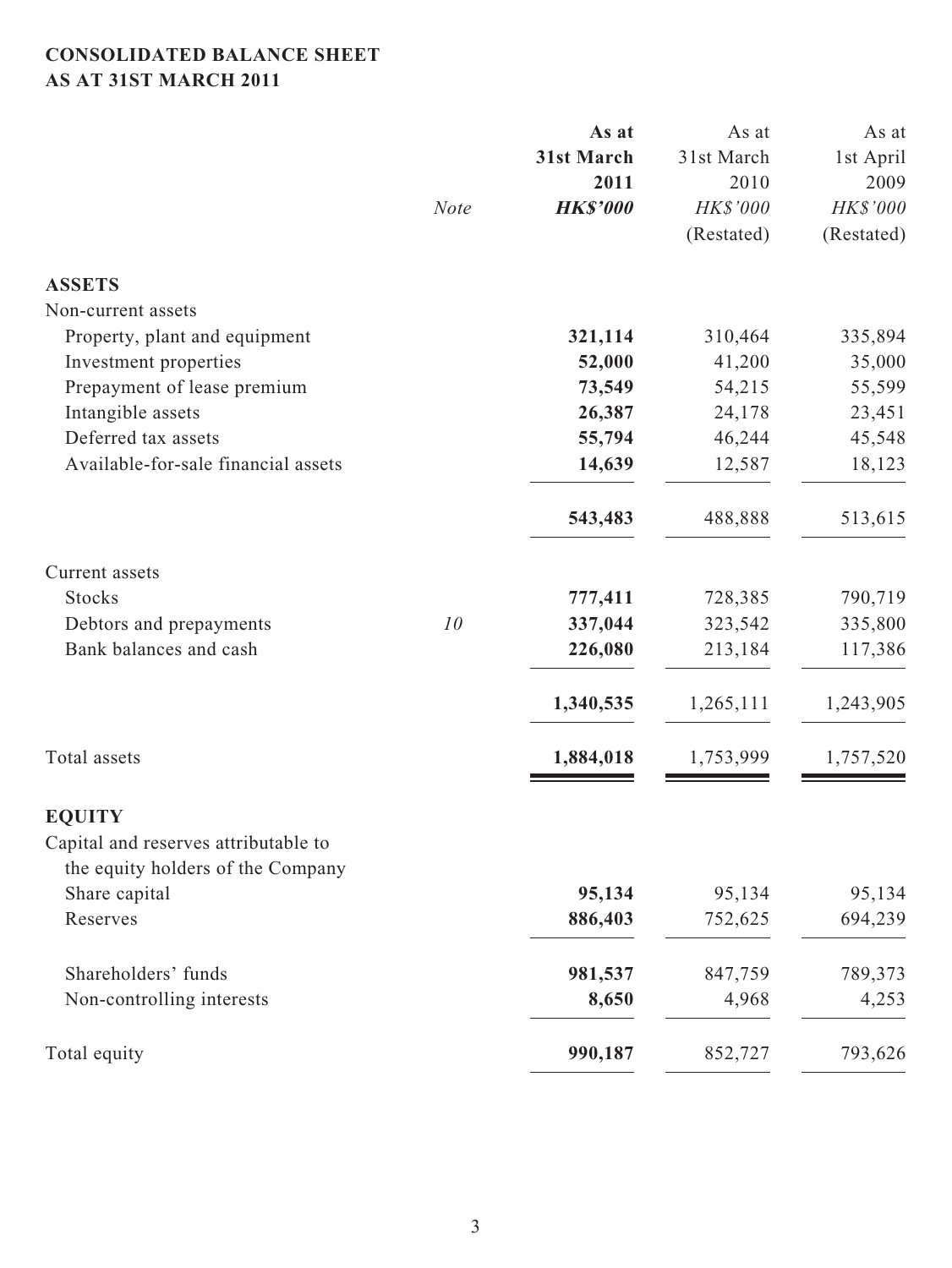## **CONSOLIDATED BALANCE SHEET (Continued)**

|                                               |             | As at<br>31st March<br>2011 | As at<br>31st March<br>2010 | As at<br>1st April<br>2009 |
|-----------------------------------------------|-------------|-----------------------------|-----------------------------|----------------------------|
|                                               | <b>Note</b> | <b>HK\$'000</b>             | HK\$'000<br>(Restated)      | HK\$'000<br>(Restated)     |
| <b>LIABILITIES</b><br>Non-current liabilities |             |                             |                             |                            |
| Deferred tax liabilities                      |             | 2,198                       | 2,483                       | 1,312                      |
| Borrowings                                    |             | 67,742                      | 82,206                      | 87,768                     |
|                                               |             | 69,940                      | 84,689                      | 89,080                     |
| <b>Current liabilities</b>                    |             |                             |                             |                            |
| Creditors and accruals                        | 11          | 425,613                     | 354,714                     | 422,078                    |
| Income tax payable                            |             | 28,482                      | 11,741                      | 16,704                     |
| <b>Borrowings</b>                             |             | 369,796                     | 450,128                     | 436,032                    |
|                                               |             | 823,891                     | 816,583                     | 874,814                    |
| <b>Total liabilities</b>                      |             | 893,831                     | 901,272                     | 963,894                    |
| Total equity and liabilities                  |             | 1,884,018                   | 1,753,999                   | 1,757,520                  |
| Net current assets                            |             | 516,644                     | 448,528                     | 369,091                    |
| Total assets less current liabilities         |             | 1,060,127                   | 937,416                     | 882,706                    |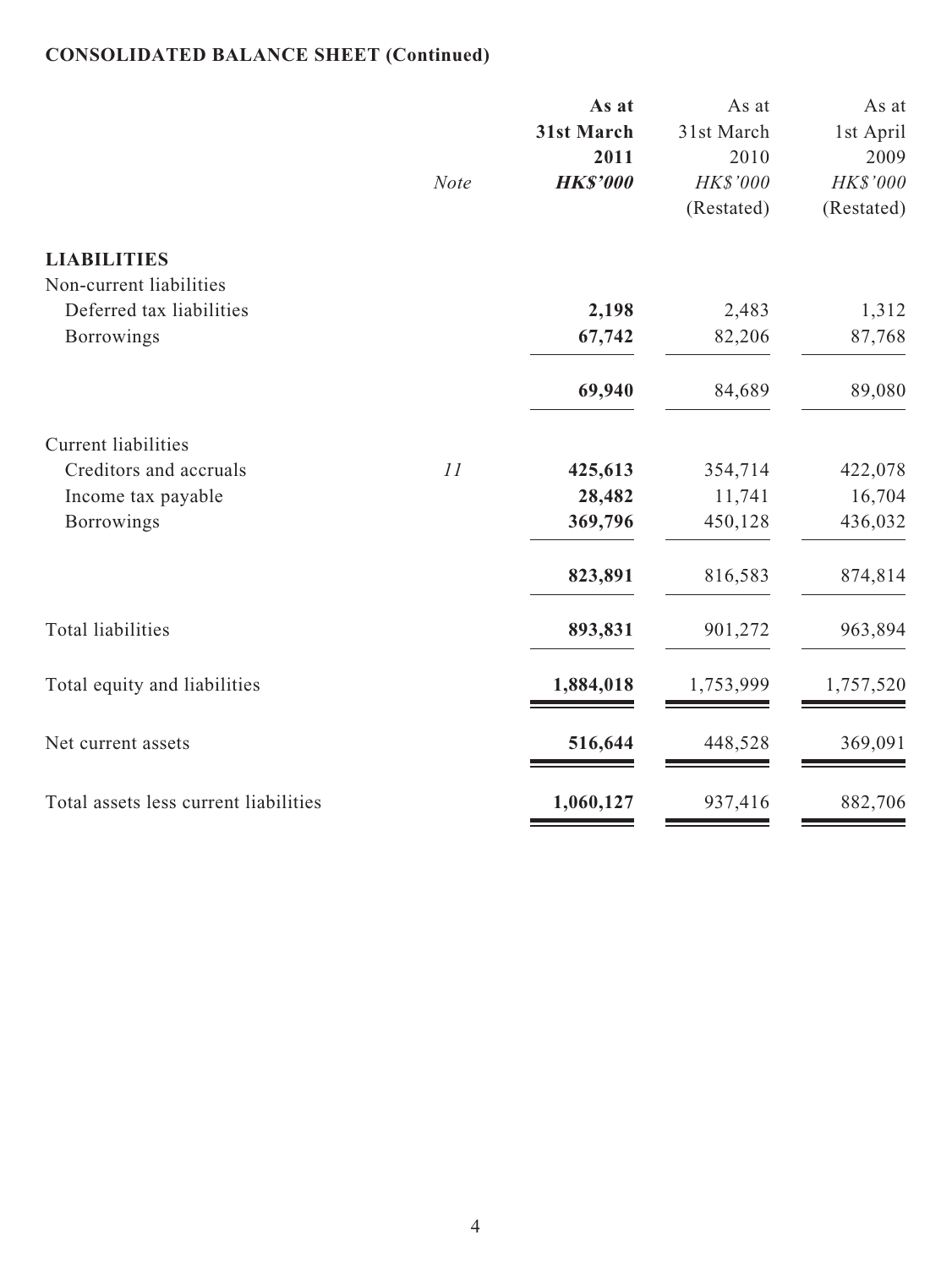## **NOTES:**

#### **1. BASIS OF PREPARATION**

The consolidated financial statements of the Group have been prepared in accordance with Hong Kong Financial Reporting Standards ("HKFRS"). The consolidated financial statements have been prepared under the historical cost convention, as modified by the revaluation of available-for-sale financial assets and investment properties.

The preparation of financial statements in conformity with HKFRS requires the use of certain critical accounting estimates. It also requires management to exercise its judgement in the process of applying the Group's accounting policies.

#### **Adoption of standards, amendments to standards and interpretations**

In 2011, the Group adopted the following amendments to standards and interpretations of HKFRS issued by the Hong Kong Institute of Certified Public Accountants, which become effective for accounting periods beginning on or after 1st April 2010:

– HKAS 17 (Amendment), 'Leases', deletes specific guidance regarding classification of leases of land, so as to eliminate inconsistency with the general guidance on lease classification. As a result, leases of land should be classified as either finance or operating lease using the general principles of HKAS 17, i.e. whether the lease transfers substantially all the risks and rewards incidental to ownership of an asset to the lessee. Prior to the amendment, land interest which title is not expected to pass to the Group by the end of the lease term was classified as operating lease under "Prepayment of lease premium", and amortised over the lease term.

HKAS 17 (Amendment) has been applied retrospectively for annual periods beginning 1st April 2009 in accordance with the effective date and transitional provisions of the amendment. The Group has reassessed the classification of unexpired leasehold land and land use rights as at 1st April 2009 on the basis of information existing at the inception of those leases, and recognised the leasehold land in Hong Kong as finance lease retrospectively. As a result of the reassessment, the Group has reclassified certain leasehold land from operating lease to finance lease.

The land interest of the Group that is held for own use is accounted for as property, plant and equipment and is depreciated from the land interest available for its intended use over the shorter of the useful live of the asset and the lease term.

The effect of the adoption of this amendment is as below:

|                                           | 31st March     | 31st March      | 1st April       |
|-------------------------------------------|----------------|-----------------|-----------------|
|                                           | 2011           | 2010            | 2009            |
|                                           | <b>HKS'000</b> | <i>HK\$'000</i> | <i>HK\$'000</i> |
| Decrease in prepayment of lease premium   | (121, 277)     | (125,988)       | (130,699)       |
| Increase in property, plant and equipment | 121,277        | 125,988         | 130,699         |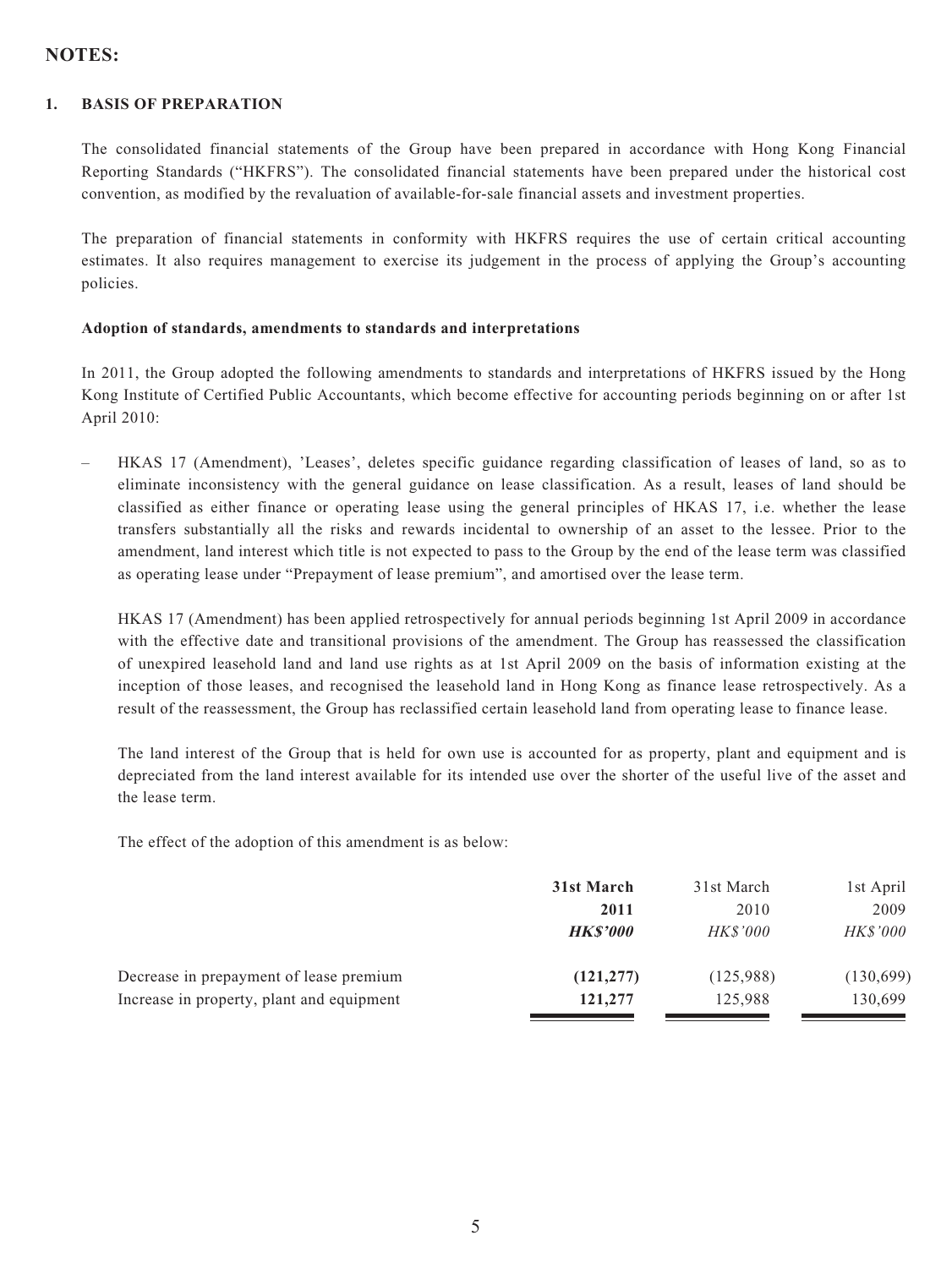#### **1. BASIS OF PREPARATION (continued)**

– HK-Int 5, 'Presentation of financial statements – classification by the borrower of a term loan that contains a repayment on demand clause' has been applied retrospectively for annual periods beginning 1st April 2010. According to HK-Int 5, if a term loan agreement includes an overriding repayment on demand clause ("callable feature"), which gives the lender a clear and unambiguous unconditional right to demand repayment at any time at its sole discretion, a borrower shall classify the term loan as a current liability in its balance sheet, as the borrower does not have an unconditional right to defer settlement of the liability for at least twelve months after the reporting period.

The effect of the adoption of this amendment is as below:

|                                    | 31st March     | 31st March      | 1st April       |
|------------------------------------|----------------|-----------------|-----------------|
|                                    | 2011           | 2010            | 2009            |
|                                    | <b>HKS'000</b> | <b>HK\$'000</b> | <i>HK\$'000</i> |
| Decrease in non-current borrowings | (52,069)       | (45,203)        | (28, 544)       |
| Increase in current borrowings     | 52,069         | 45,203          | 28,544          |

– HKFRS 3 (revised), 'Business combinations', and consequential amendments to HKAS 27, 'Consolidated and separate financial statements', HKAS 28, 'Investments in associates', and HKAS 31, 'Interests in joint ventures', are effective prospectively to business combinations for which the acquisition date is on or after the beginning of the first annual reporting period beginning on or after 1st July 2009.

The revised standard continues to apply the acquisition method to business combinations but with some significant changes compared with HKFRS 3. For example, all payments to purchase a business are recorded at fair value at the acquisition date, with contingent payments classified as debt subsequently re-measured through the statement of comprehensive income. There is a choice on an acquisition-by-acquisition basis to measure the non-controlling interest in the acquiree either at fair value or at the non-controlling interest's proportionate share of the acquiree's net assets. All acquisition-related costs are expensed.

– HKAS 27 (revised) requires the effects of all transactions with non-controlling interests to be recorded in equity if there is no change in control and these transactions will no longer result in goodwill or gains and losses. The standard also specifies the accounting when control is lost. Any remaining interest in the entity is re-measured to fair value, and a gain or loss is recognised in profit or loss. HKAS 27 (revised) has had no impact on the current period, as none of the non-controlling interests have a deficit balance; there have been no transactions whereby an interest in an entity is retained after the loss of control of that entity, and there have been no transactions with noncontrolling interests.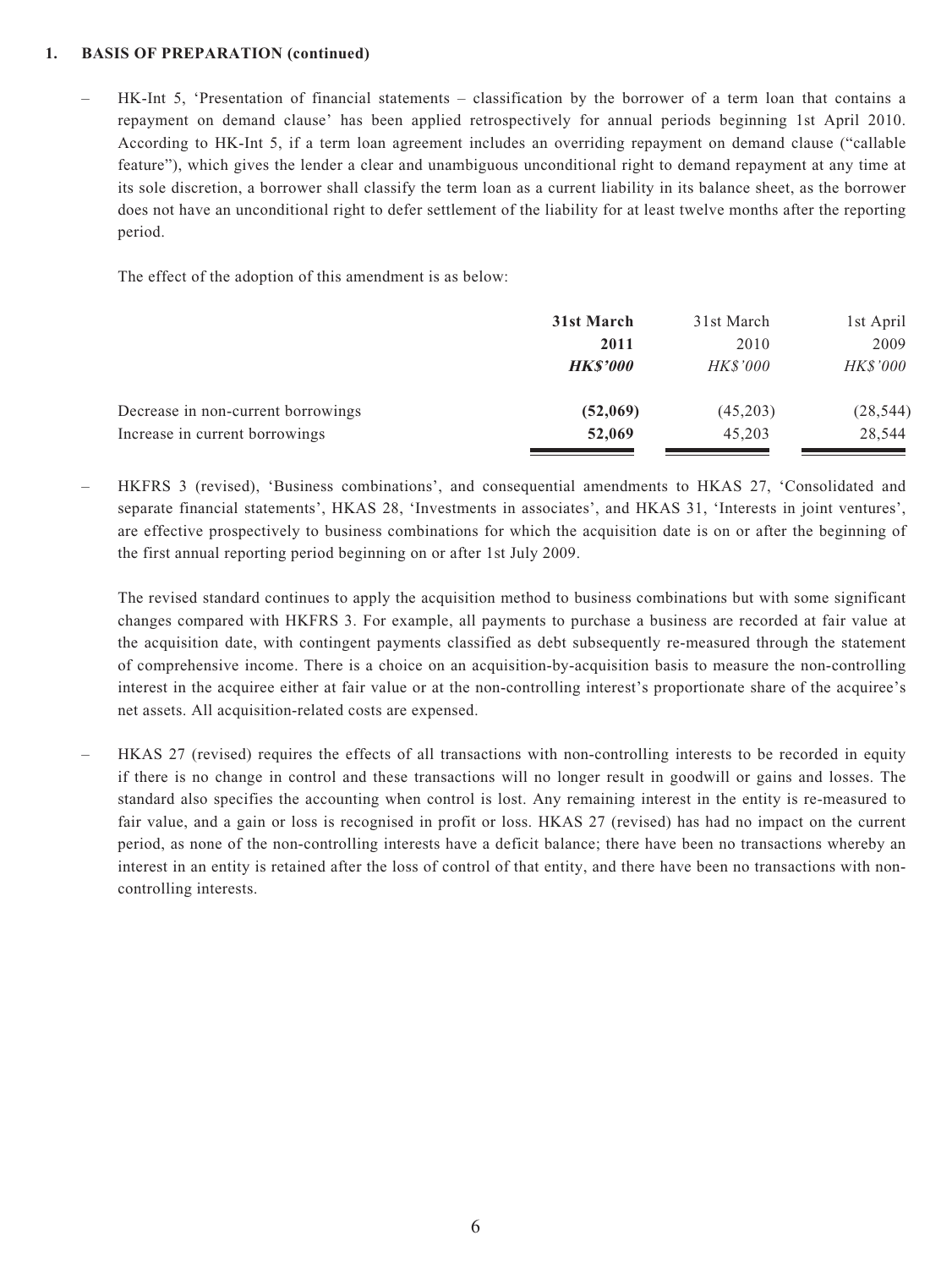#### **2. SEGMENT INFORMATION**

The chief operating decision-makers have been identified as the executive directors. The executive directors review the Group's financial information mainly from product and geographical perspectives. From a geographical perspective, management assesses the performance of watch and optical operations in Hong Kong, Macau and Mainland China and rest of Asia.

Sales between operating segments are carried out on terms equivalent to those prevailing in arm's length transactions. The executive directors assess the performance of the operating segments based on a measure of adjusted earnings before interest and tax (EBIT). This measurement basis excludes unallocated income and net corporate expenses.

Net corporate expenses mainly represent staff costs and provision for senior management bonus. Unallocated assets represent equipment and debtors at corporate level, available-for-sale financial assets, deferred tax assets and bank balances and cash. Unallocated liabilities represent creditors and accruals at corporate level, borrowings, deferred tax liabilities and income tax payable.

|                          |                                                                        |                                    |                                                                 | For the year ended 31st March 2011 |                                                  |                             |                                          |  |
|--------------------------|------------------------------------------------------------------------|------------------------------------|-----------------------------------------------------------------|------------------------------------|--------------------------------------------------|-----------------------------|------------------------------------------|--|
|                          |                                                                        | Watch retail                       | Optical retail                                                  |                                    |                                                  |                             |                                          |  |
|                          | Hong Kong,<br>Macau and<br><b>Mainland</b><br>China<br><b>HK\$'000</b> | Rest of<br>Asia<br><b>HK\$'000</b> | Hong Kong,<br>Macau and<br>Mainland<br>China<br><b>HK\$'000</b> | Rest of<br>Asia<br><b>HK\$'000</b> | Watch<br>wholesale<br>trading<br><b>HK\$'000</b> | Property<br><b>HK\$'000</b> | Group<br><b>Total</b><br><b>HK\$'000</b> |  |
| Revenues                 |                                                                        |                                    |                                                                 |                                    |                                                  |                             |                                          |  |
| Gross segment            | 931,620                                                                | 484,549                            | 655,298                                                         | 276,010                            | 632,981                                          | 14,135                      | 2,994,593                                |  |
| Inter-segment            |                                                                        |                                    |                                                                 |                                    | (276, 405)                                       | (12, 578)                   | (288,983)                                |  |
|                          | 931,620                                                                | 484,549                            | 655,298                                                         | 276,010                            | 356,576                                          | 1,557                       | 2,705,610                                |  |
| Segment results          | 69,800                                                                 | 29,925                             | 31,768                                                          | 23,515                             | 75,898                                           | 9,268                       | 240,174                                  |  |
| Unallocated income       |                                                                        |                                    |                                                                 |                                    |                                                  |                             | 4,308                                    |  |
| Net corporate expenses   |                                                                        |                                    |                                                                 |                                    |                                                  |                             | (52, 327)                                |  |
| Operating profit         |                                                                        |                                    |                                                                 |                                    |                                                  |                             | 192,155                                  |  |
| Finance costs            |                                                                        |                                    |                                                                 |                                    |                                                  |                             | (9, 305)                                 |  |
| Profit before income tax |                                                                        |                                    |                                                                 |                                    |                                                  |                             | 182,850                                  |  |
| Income tax expense       |                                                                        |                                    |                                                                 |                                    |                                                  |                             | (51, 389)                                |  |
| Profit for the year      |                                                                        |                                    |                                                                 |                                    |                                                  |                             | 131,461                                  |  |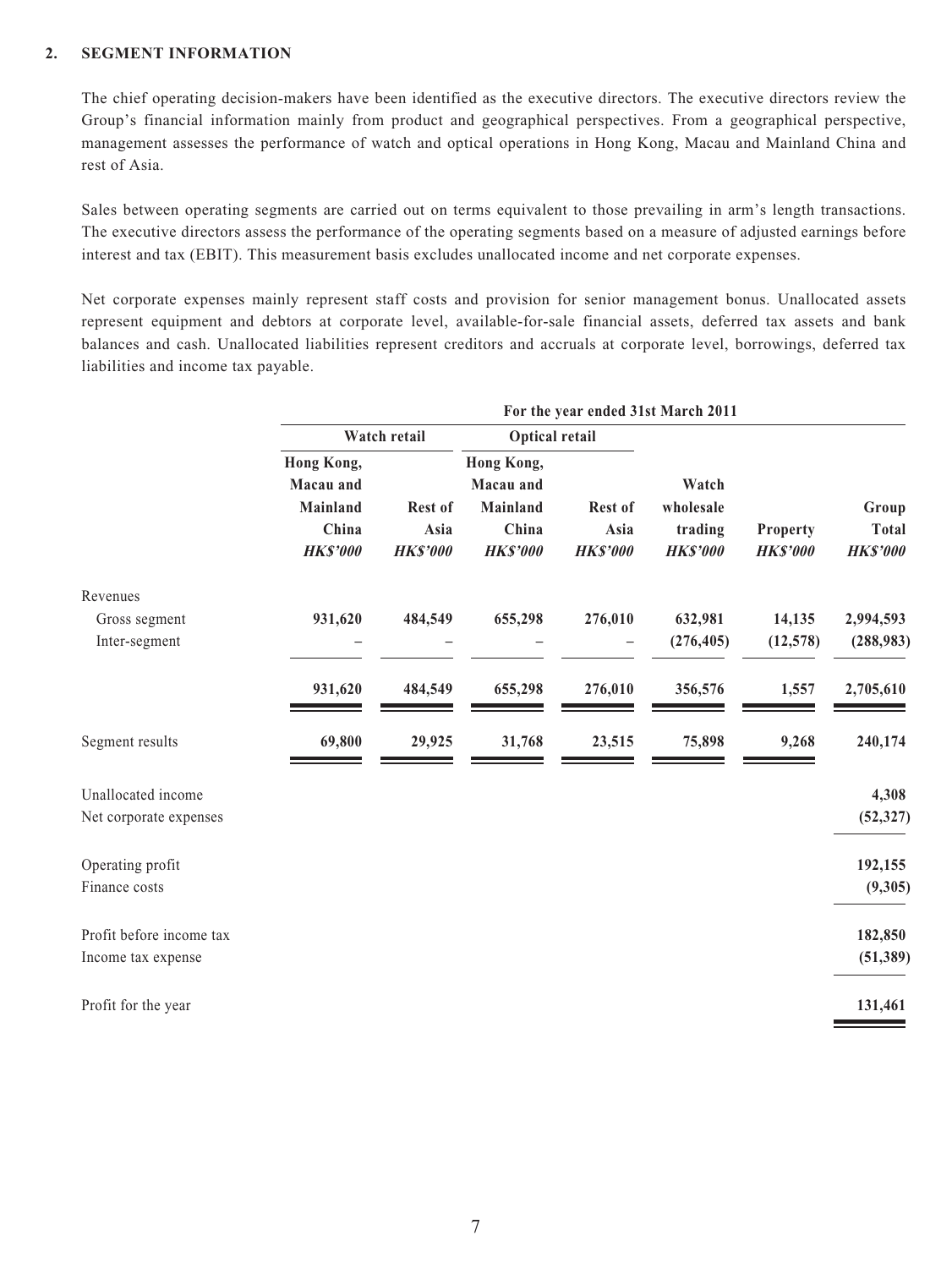|                                                   |                                                                 | For the year ended 31st March 2011 |                                                                 |                                    |                                                 |                                   |                              |                                   |
|---------------------------------------------------|-----------------------------------------------------------------|------------------------------------|-----------------------------------------------------------------|------------------------------------|-------------------------------------------------|-----------------------------------|------------------------------|-----------------------------------|
|                                                   | Watch retail                                                    |                                    |                                                                 | Optical retail                     |                                                 |                                   |                              |                                   |
|                                                   | Hong Kong,<br>Macau and<br>Mainland<br>China<br><b>HK\$'000</b> | Rest of<br>Asia<br><b>HKS'000</b>  | Hong Kong,<br>Macau and<br>Mainland<br>China<br><b>HK\$'000</b> | Rest of<br>Asia<br><b>HK\$'000</b> | Watch<br>wholesale<br>trading<br><b>HKS'000</b> | <b>Property</b><br><b>HKS'000</b> | Corporate<br><b>HK\$'000</b> | Group<br>Total<br><b>HK\$'000</b> |
| Capital expenditures                              | (23, 942)                                                       | (27, 613)                          | (19,930)                                                        | (41, 913)                          | (556)                                           | (603)                             | (1, 843)                     | (116, 400)                        |
| Depreciation                                      | (23,269)                                                        | (18, 716)                          | (18,078)                                                        | (13,580)                           | (1, 430)                                        | (4,823)                           | (930)                        | (80, 826)                         |
| Amortisation of prepayment<br>of lease premium    | $\qquad \qquad -$                                               | (4, 148)                           | $\qquad \qquad -$                                               | (3,371)                            |                                                 |                                   |                              | (7,519)                           |
| Fair value gain of<br>an investment property      |                                                                 |                                    |                                                                 |                                    |                                                 | 13,400                            |                              | 13,400                            |
| (Provision)/write back of<br>provision for stocks | (29, 842)                                                       | (6, 678)                           | (4,400)                                                         | (3,251)                            | 1,406                                           |                                   |                              | (42,765)                          |
| Impairment of property,                           |                                                                 |                                    |                                                                 |                                    |                                                 |                                   |                              |                                   |
| plant and equipment<br>Write back of provision    | (1,379)                                                         | (3, 332)                           | (878)                                                           | (530)                              |                                                 |                                   |                              | (6, 119)                          |
| for onerous contracts                             |                                                                 |                                    | 96                                                              |                                    |                                                 |                                   |                              | 96                                |

|                                                |                                                                        | As at 31st March 2011                     |                                                                 |                                           |                                                  |                                    |                                          |  |
|------------------------------------------------|------------------------------------------------------------------------|-------------------------------------------|-----------------------------------------------------------------|-------------------------------------------|--------------------------------------------------|------------------------------------|------------------------------------------|--|
|                                                |                                                                        | Watch retail                              | Optical retail                                                  |                                           |                                                  |                                    |                                          |  |
|                                                | Hong Kong,<br>Macau and<br><b>Mainland</b><br>China<br><b>HK\$'000</b> | <b>Rest of</b><br>Asia<br><b>HK\$'000</b> | Hong Kong,<br>Macau and<br>Mainland<br>China<br><b>HK\$'000</b> | <b>Rest of</b><br>Asia<br><b>HK\$'000</b> | Watch<br>wholesale<br>trading<br><b>HK\$'000</b> | <b>Property</b><br><b>HK\$'000</b> | Group<br><b>Total</b><br><b>HK\$'000</b> |  |
| Segment assets<br>Unallocated assets           | 479,392                                                                | 291,145                                   | 226,726                                                         | 176,932                                   | 224,241                                          | 176,819                            | 1,575,255<br>308,763                     |  |
| Total assets                                   |                                                                        |                                           |                                                                 |                                           |                                                  |                                    | 1,884,018                                |  |
| Segment liabilities<br>Unallocated liabilities | 169,227                                                                | 40,794                                    | 116,023                                                         | 33,372                                    | 46,127                                           | 1,003                              | 406,546<br>487,285                       |  |
| Total liabilities                              |                                                                        |                                           |                                                                 |                                           |                                                  |                                    | 893,831                                  |  |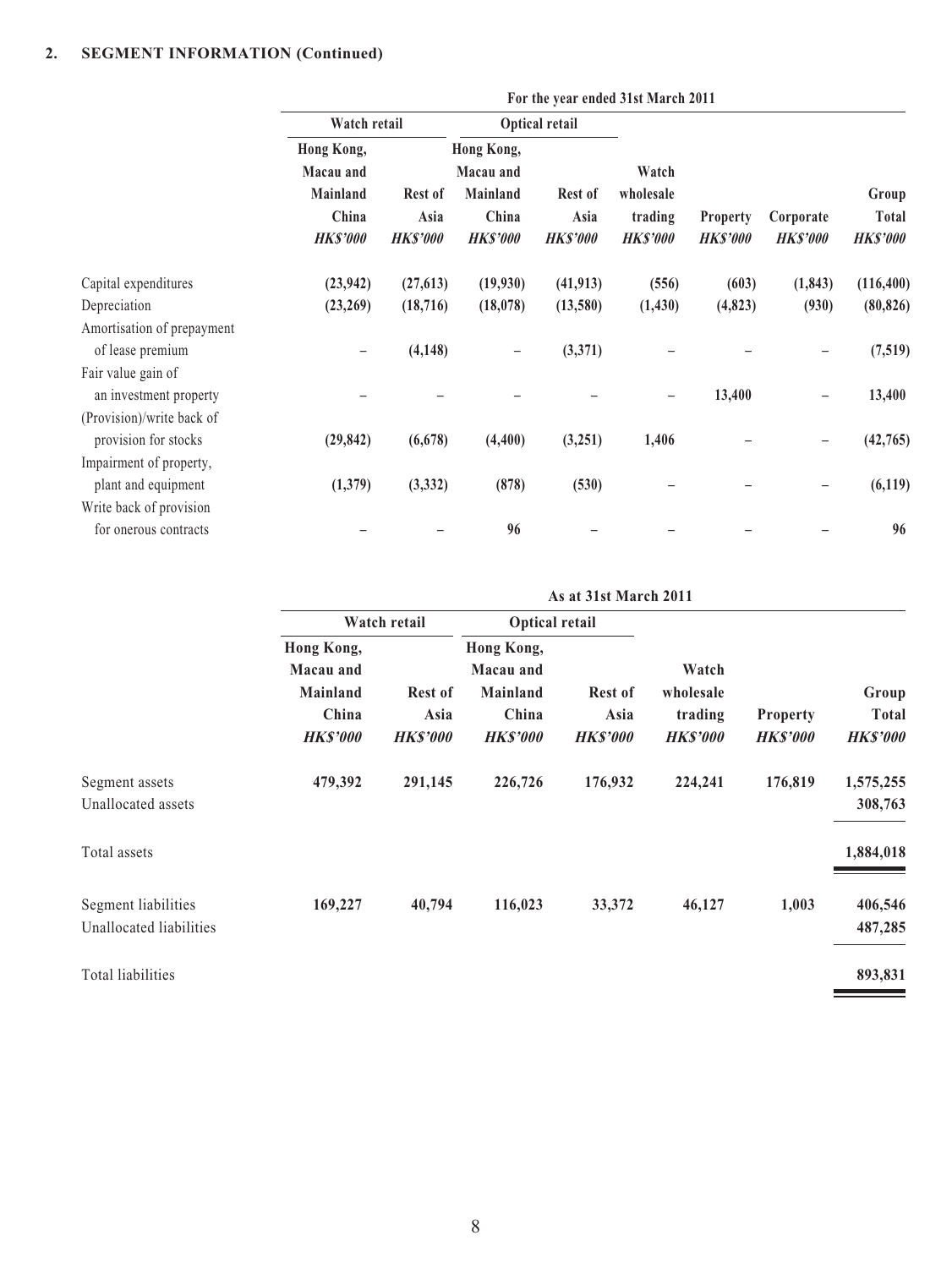|                                                |                                                          |                             |                                                          | For the year ended 31st March 2010 |                                           |                      |                            |  |
|------------------------------------------------|----------------------------------------------------------|-----------------------------|----------------------------------------------------------|------------------------------------|-------------------------------------------|----------------------|----------------------------|--|
|                                                |                                                          | Watch retail                | Optical retail                                           |                                    |                                           |                      |                            |  |
|                                                | Hong Kong,<br>Macau and<br>Mainland<br>China<br>HK\$'000 | Rest of<br>Asia<br>HK\$'000 | Hong Kong,<br>Macau and<br>Mainland<br>China<br>HK\$'000 | Rest of<br>Asia<br>HK\$'000        | Watch<br>wholesale<br>trading<br>HK\$'000 | Property<br>HK\$'000 | Group<br>Total<br>HK\$'000 |  |
| Revenues<br>Gross segment                      | 794,268                                                  | 466,819                     | 574,836                                                  | 247,150                            | 489,835                                   | 13,929               | 2,586,837                  |  |
| Inter-segment                                  |                                                          |                             |                                                          |                                    | (204, 179)                                | (12, 489)            | (216, 668)                 |  |
|                                                | 794,268                                                  | 466,819                     | 574,836                                                  | 247,150                            | 285,656                                   | 1,440                | 2,370,169                  |  |
| Segment results                                | 22,147                                                   | 47,733                      | 9,334                                                    | 16,797                             | 7,365                                     | 1,617                | 104,993                    |  |
| Unallocated income<br>Net corporate expenses   |                                                          |                             |                                                          |                                    |                                           |                      | 2,575<br>(32, 453)         |  |
| Operating profit<br>Finance costs              |                                                          |                             |                                                          |                                    |                                           |                      | 75,115<br>(11, 749)        |  |
| Profit before income tax<br>Income tax expense |                                                          |                             |                                                          |                                    |                                           |                      | 63,366<br>(38, 189)        |  |
| Profit for the year                            |                                                          |                             |                                                          |                                    |                                           |                      | 25,177                     |  |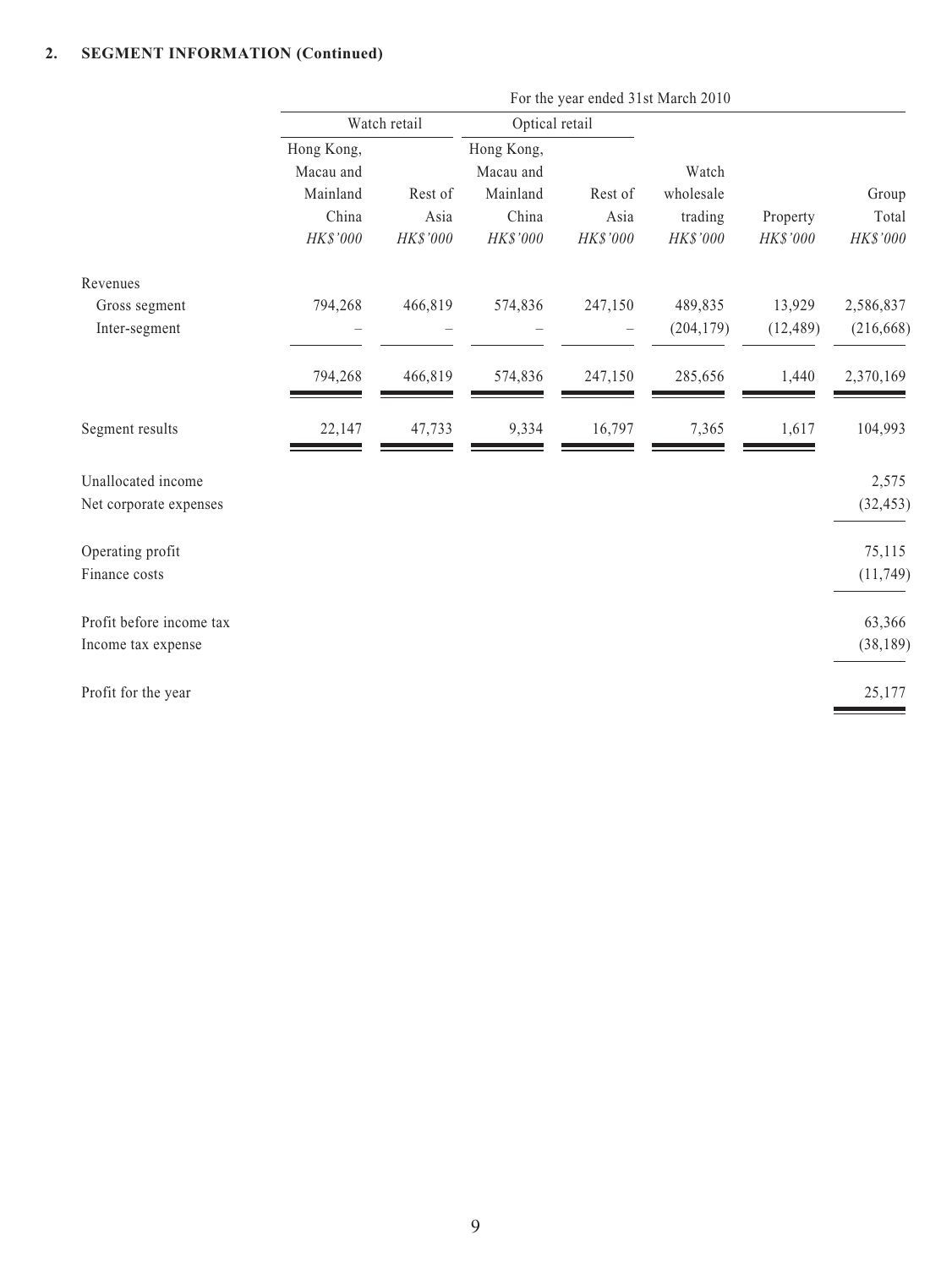|                            |              |           |                          |                | For the year ended 31st March 2010 |          |                          |           |          |
|----------------------------|--------------|-----------|--------------------------|----------------|------------------------------------|----------|--------------------------|-----------|----------|
|                            | Watch retail |           |                          | Optical retail |                                    |          |                          |           |          |
|                            | Hong Kong,   |           | Hong Kong,               |                |                                    |          |                          |           |          |
|                            | Macau and    |           | Macau and                |                | Watch                              |          |                          |           |          |
|                            | Mainland     | Rest of   | Mainland                 | Rest of        | wholesale                          |          |                          | Group     |          |
|                            | China        | Asia      | China                    | Asia           | trading                            | Property | Corporate                | Total     |          |
|                            | HK\$'000     |           | HK\$'000                 | HK\$'000       | HK\$'000                           | HK\$'000 | HK\$'000                 | HK\$'000  | HK\$'000 |
| Capital expenditures       | (25,306)     | (10, 730) | (19,756)                 | (6, 335)       | (989)                              |          | (1, 184)                 | (64, 300) |          |
| Depreciation               | (26, 628)    | (18, 613) | (19, 186)                | (14,285)       | (6,252)                            | (4,803)  | (946)                    | (90, 713) |          |
| Amortisation of prepayment |              |           |                          |                |                                    |          |                          |           |          |
| of lease premium           |              | (3,573)   | $\overline{\phantom{0}}$ | (3,097)        |                                    |          |                          | (6,670)   |          |
| Fair value gains of        |              |           |                          |                |                                    |          |                          |           |          |
| investment properties      |              |           |                          |                |                                    | 6,200    | $\overline{\phantom{m}}$ | 6,200     |          |
| Provision for stocks       | (2,258)      | (4,382)   | (2,106)                  | (2,274)        | (32, 828)                          |          |                          | (43, 848) |          |
| Impairment of property,    |              |           |                          |                |                                    |          |                          |           |          |
| plant and equipment        | (2,591)      |           | (1,034)                  | (1,266)        |                                    |          |                          | (4,891)   |          |
| Write back of provision    |              |           |                          |                |                                    |          |                          |           |          |
| for onerous contracts      | 23           |           | 613                      |                |                                    |          |                          | 636       |          |
|                            |              |           |                          |                |                                    |          |                          |           |          |

|                                                | As at 31st March 2010                        |                 |                                              |                 |                               |          |                      |
|------------------------------------------------|----------------------------------------------|-----------------|----------------------------------------------|-----------------|-------------------------------|----------|----------------------|
|                                                | Watch retail                                 |                 | Optical retail                               |                 |                               |          |                      |
|                                                | Hong Kong,<br>Macau and<br>Mainland<br>China | Rest of<br>Asia | Hong Kong,<br>Macau and<br>Mainland<br>China | Rest of<br>Asia | Watch<br>wholesale<br>trading | Property | Group<br>Total       |
|                                                | HK\$'000                                     | <b>HK\$'000</b> | <b>HK\$'000</b>                              | HK\$'000        | HK\$'000                      | HK\$'000 | HK\$'000             |
| Segment assets<br>Unallocated assets           | 485,024                                      | 277,950         | 195,267                                      | 137,260         | 204,086                       | 170,311  | 1,469,898<br>284,101 |
| Total assets                                   |                                              |                 |                                              |                 |                               |          | 1,753,999            |
| Segment liabilities<br>Unallocated liabilities | 118,526                                      | 39,399          | 110,086                                      | 23,563          | 53,543                        | 722      | 345,839<br>555,433   |
| Total liabilities                              |                                              |                 |                                              |                 |                               |          | 901,272              |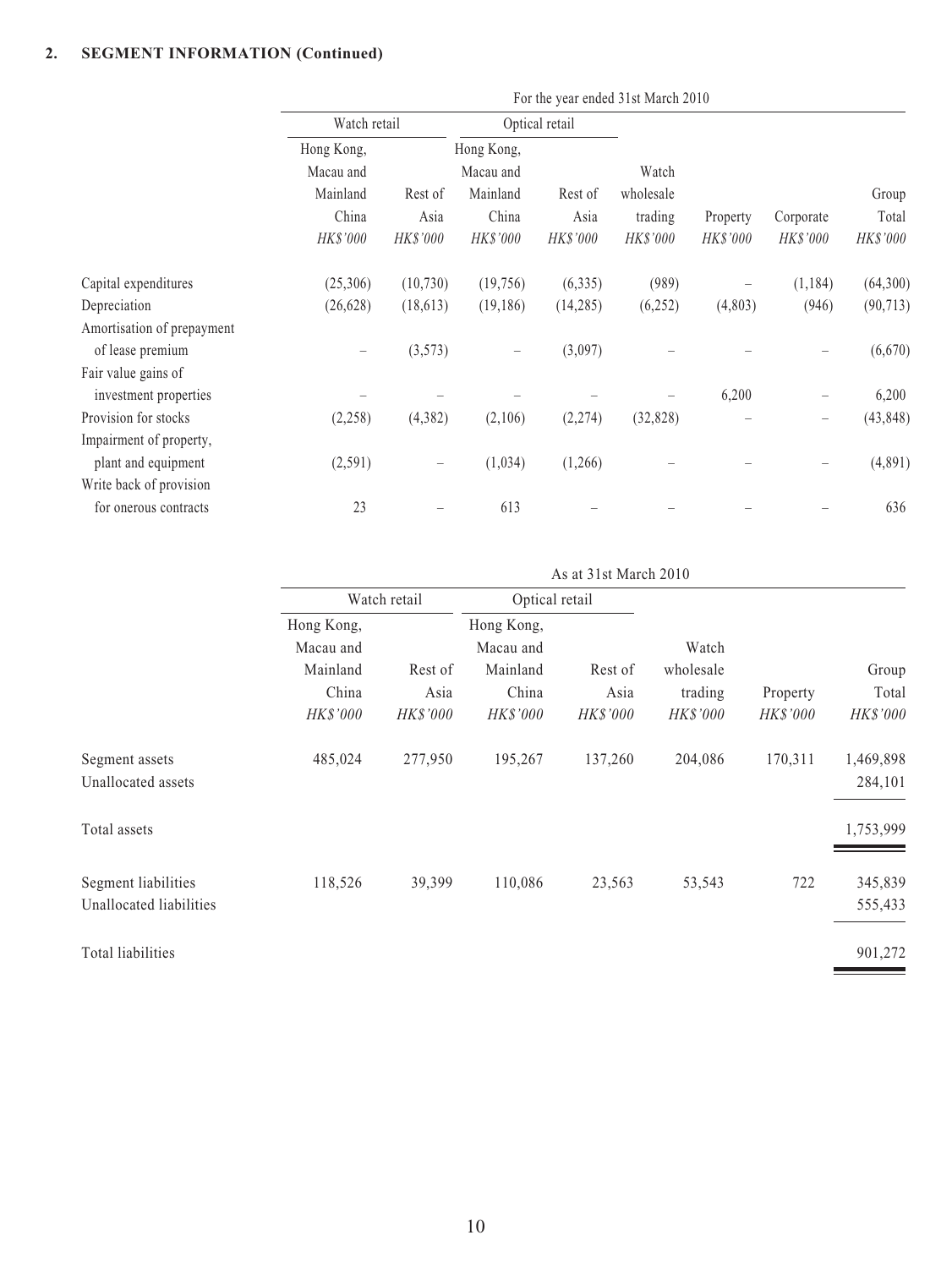**3. REVENUES**

An analysis of the Group's revenue by geographical area is as follows:

| 2011            | 2010      |
|-----------------|-----------|
| <b>HK\$'000</b> | HK\$'000  |
| 1,443,601       | 1,229,410 |
| 215,885         | 176,266   |
| 1,045,158       | 959,927   |
| 642             | 3,983     |
| 324             | 583       |
| 2,705,610       | 2,370,169 |
|                 |           |

An analysis of the Group's non-current assets (other than financial instruments and deferred tax assets) by geographical area is as follows:

|                     | 2011            | 2010      |
|---------------------|-----------------|-----------|
|                     | <b>HK\$'000</b> | HK\$'000  |
| Hong Kong           | 170,901         | 178,052   |
| Mainland China      | 15,505          | 14,311    |
| Rest of Asia        | 285,120         | 236,378   |
| Others              | 1,524           | 1,316     |
|                     | 473,050         | 430,057   |
| <b>REVENUES</b>     |                 |           |
|                     | 2011            | 2010      |
|                     | <b>HK\$'000</b> | HK\$'000  |
| Turnover            |                 |           |
| Sales of goods      | 2,704,053       | 2,368,729 |
| Gross rental income | 1,557           | 1,440     |
|                     | 2,705,610       | 2,370,169 |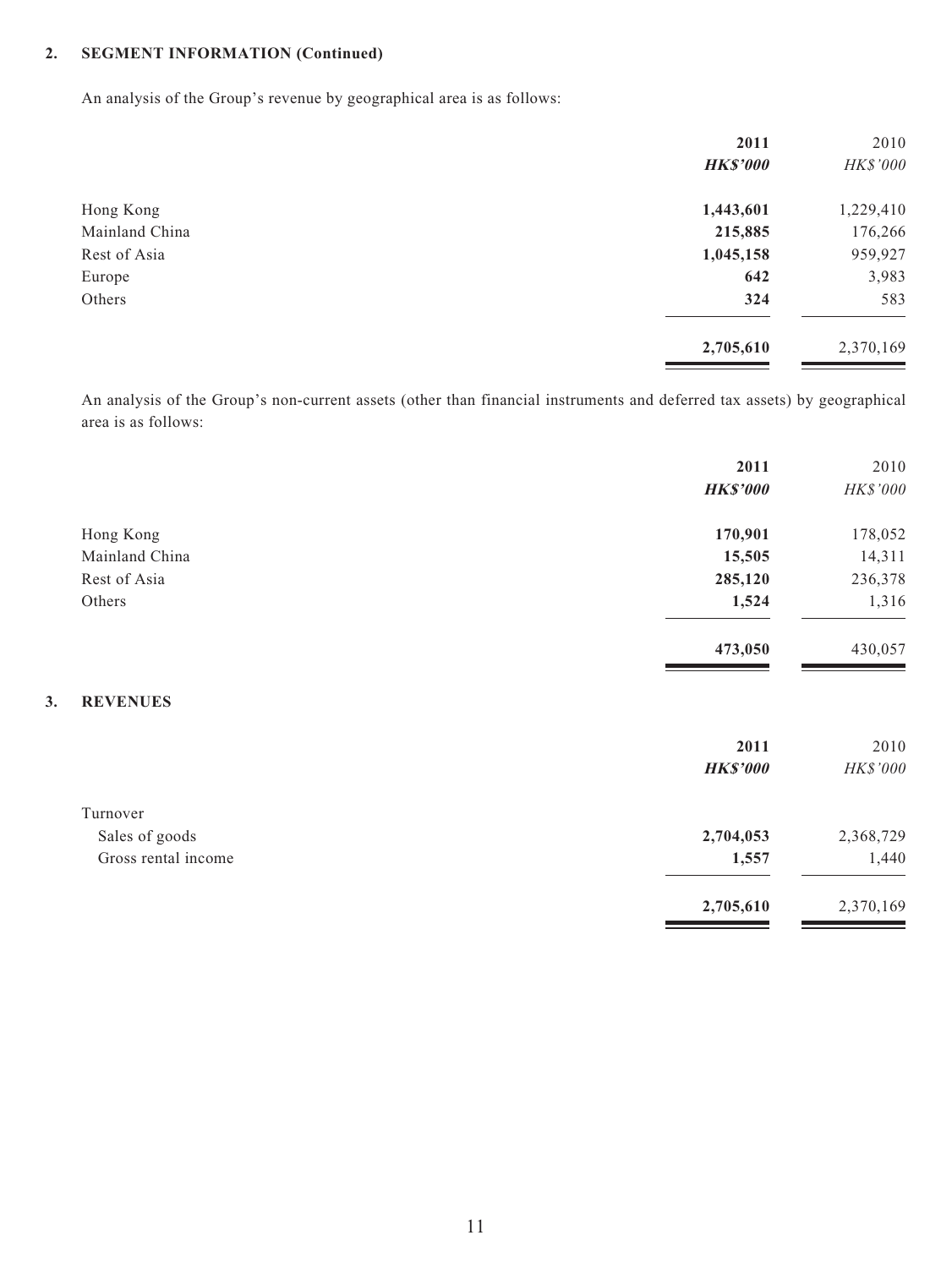#### **4. OTHER GAINS, NET**

|                                                               | 2011            | 2010     |
|---------------------------------------------------------------|-----------------|----------|
|                                                               | <b>HK\$'000</b> | HK\$'000 |
| Gain/(loss) on disposal of property, plant and equipment, net | 419             | (821)    |
| Gain on disposal of an investment property                    | 1,296           |          |
| Fair value gains of investment properties                     | 13,400          | 6,200    |
| Exchange gain, net                                            | 13,756          | 10,662   |
|                                                               | 28,871          | 16,041   |
| <b>OTHER INCOME</b><br>5.                                     |                 |          |
|                                                               | 2011            | 2010     |
|                                                               | <b>HK\$'000</b> | HK\$'000 |
| Building management fee income                                | 3,747           | 3,980    |
| Dividend income from investments                              | 4,482           | 2,526    |
| Interest income                                               | 200             | 139      |
| Sundries                                                      | 9,761           | 12,176   |
|                                                               | 18,190          | 18,821   |
| 6.<br><b>EXPENSES BY NATURE</b>                               |                 |          |

#### **6. EXPENSES BY NATURE**

|                                                      | 2011            | 2010       |
|------------------------------------------------------|-----------------|------------|
|                                                      | <b>HK\$'000</b> | HK\$'000   |
|                                                      |                 | (Restated) |
| Cost of stocks sold and raw materials consumed       | 1,046,791       | 947,447    |
| Amortisation of prepayment of lease premium          | 7,519           | 6,670      |
| Depreciation of property, plant and equipment        |                 |            |
| $-$ Owned                                            | 80,358          | 89,996     |
| - Leased                                             | 468             | 717        |
| Impairment of property, plant and equipment          | 6,119           | 4,891      |
| Write back of provision for onerous contracts        | (96)            | (636)      |
| Auditor's remuneration                               | 6,334           | 6,030      |
| Operating leases                                     |                 |            |
| $-$ Buildings                                        | 452,358         | 424,052    |
| $-$ Equipment                                        | 5               | 36         |
| Provision for stocks                                 | 42,765          | 43,848     |
| Impairment of debtors                                | 197             | 782        |
| Impairment of available-for-sale financial assets    | 2,403           |            |
| Reversal of bad debts provision                      | (83)            | (1, 548)   |
| Donations                                            | 1,117           | 689        |
| Employee benefit expenses                            | 464,895         | 419,820    |
| Others                                               | 449,366         | 387,122    |
| Total cost of sales, selling expenses, general and   |                 |            |
| administrative expenses and other operating expenses | 2,560,516       | 2,329,916  |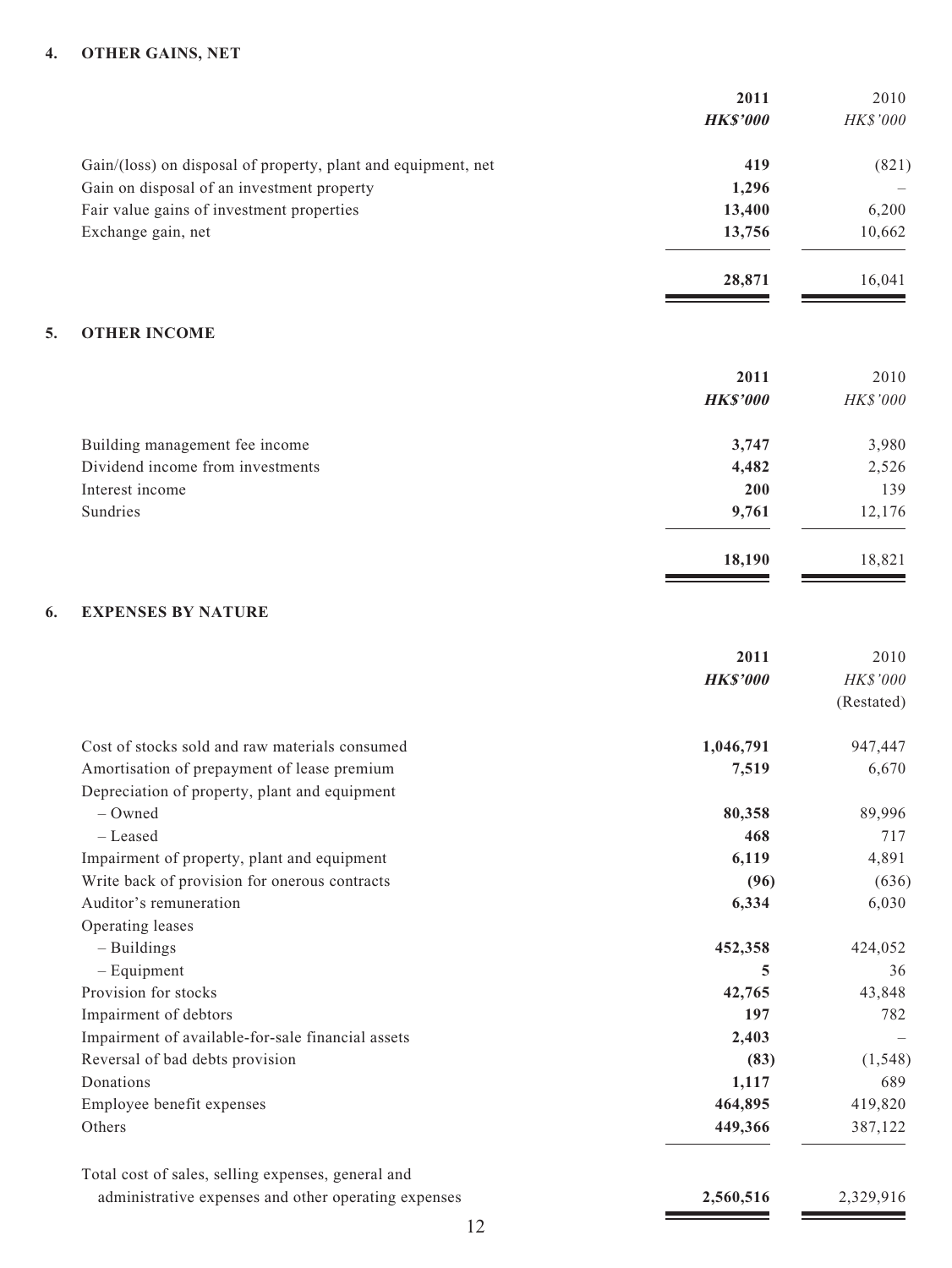#### **7. INCOME TAX EXPENSE**

Hong Kong profits tax has been provided at the rate of 16.5% on the estimated assessable profits for the year ended 31st March 2011 (2010: 16.5%) less relief for available tax losses. Taxation on overseas profits has been calculated on the estimated assessable profits for the year at the rates of taxation prevailing in the territories in which the Group operates.

The amount of income tax charged to the consolidated income statement represents:

|                                                                   | 2011            | 2010     |
|-------------------------------------------------------------------|-----------------|----------|
|                                                                   | <b>HK\$'000</b> | HK\$'000 |
| Current income tax                                                |                 |          |
| Hong Kong profits tax                                             | 26,292          | 9,402    |
| Overseas profits tax                                              | 30,773          | 27,234   |
| Under/(over) provisions in respect of prior years                 | 2,259           | (850)    |
|                                                                   | 59,324          | 35,786   |
| Deferred income tax                                               | (7,935)         | 2,403    |
| Income tax expense                                                | 51,389          | 38,189   |
| 8.<br><b>DIVIDENDS</b>                                            |                 |          |
|                                                                   | 2011            | 2010     |
|                                                                   | <b>HK\$'000</b> | HK\$'000 |
| Interim, paid, of HK\$0.012 (2010: HK\$0.01) per ordinary share   | 11,416          | 9,513    |
| Final, proposed, of HK\$0.024 (2010: HK\$0.01) per ordinary share | 22,832          | 9,513    |
|                                                                   | 34,248          | 19,026   |

#### **9. EARNINGS PER SHARE**

#### **Basic**

Basic earnings per share is calculated by dividing the profit attributable to equity holders of the Company by the weighted average number of ordinary shares in issue during the year.

|                                                                 | 2011    | 2010    |
|-----------------------------------------------------------------|---------|---------|
| Weighted average number of ordinary shares in issue (thousands) | 951,340 | 951,340 |
| Profit attributable to equity holders of the Company (HK\$'000) | 130,831 | 24,630  |
| Basic earnings per share (HK cents)                             | 13.75   | 2.59    |

#### **Diluted**

There were no dilutive potential ordinary shares in existence during the years ended 31st March 2010 and 2011.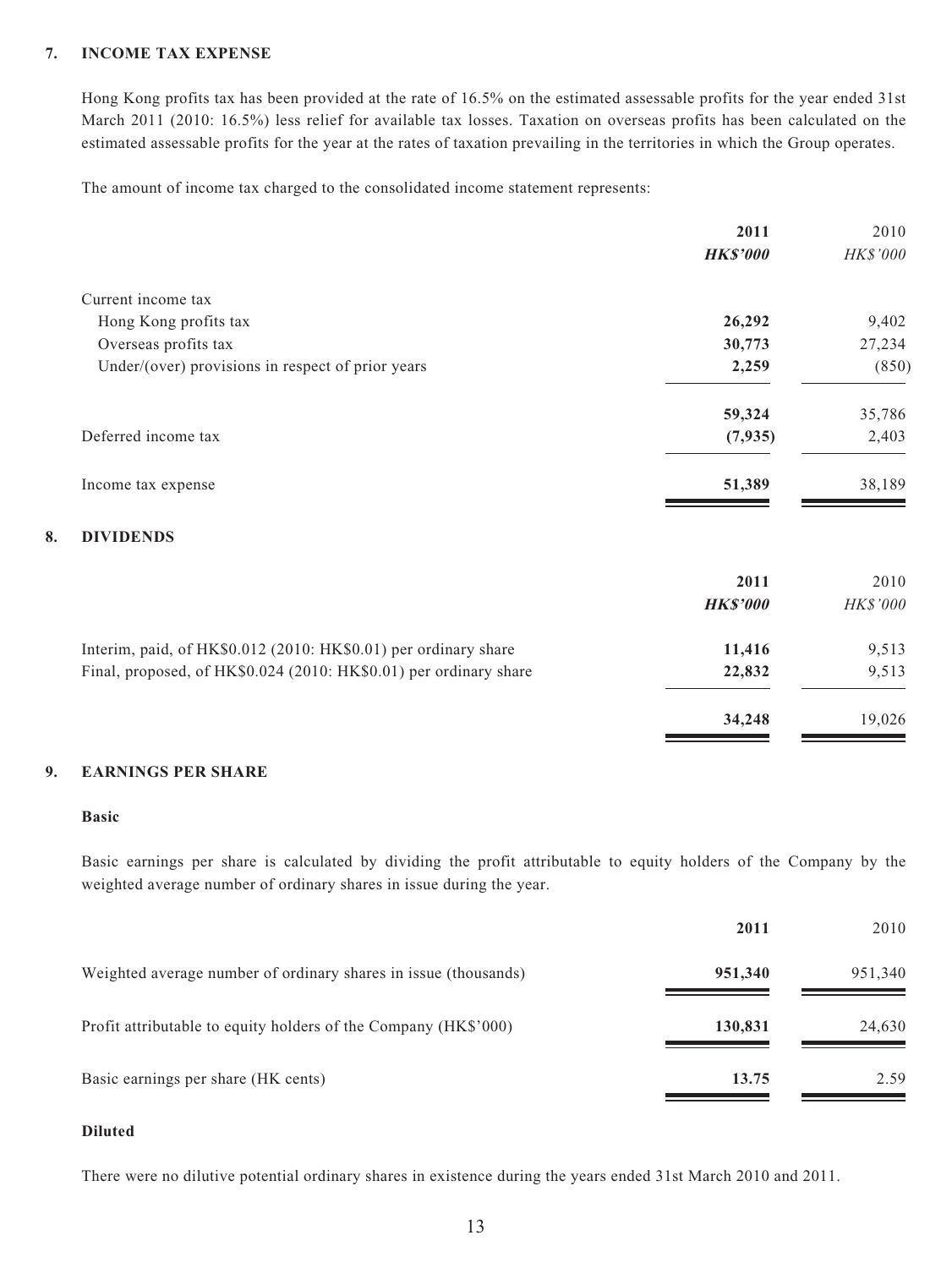#### **10. DEBTORS AND PREPAYMENTS**

|                                               | 2011            | 2010      |
|-----------------------------------------------|-----------------|-----------|
|                                               | <b>HK\$'000</b> | HK\$'000  |
| Trade debtors, gross                          | 153,094         | 146,195   |
| Provision for impairment of trade debtors     | (24, 943)       | (24, 823) |
| Trade debtors, net                            | 128,151         | 121,372   |
| Deposits, prepayments and other debtors       | 208,893         | 202,170   |
|                                               | 337,044         | 323,542   |
| Trade debtors analysed by invoice date (note) |                 |           |
| Below 60 days                                 | 54,098          | 55,950    |
| Over 60 days                                  | 98,996          | 90,245    |
|                                               | 153,094         | 146,195   |

*Note:*

The Group allows an average credit period of 60 days from the invoice date to its trade debtors.

#### **11. CREDITORS AND ACCRUALS**

|                              | 2011            | 2010     |
|------------------------------|-----------------|----------|
|                              | <b>HK\$'000</b> | HK\$'000 |
| Trade creditors              |                 |          |
| Below 60 days                | 193,095         | 131,932  |
| Over 60 days                 | 65,270          | 69,770   |
|                              | 258,365         | 201,702  |
| Other creditors and accruals | 167,248         | 153,012  |
|                              | 425,613         | 354,714  |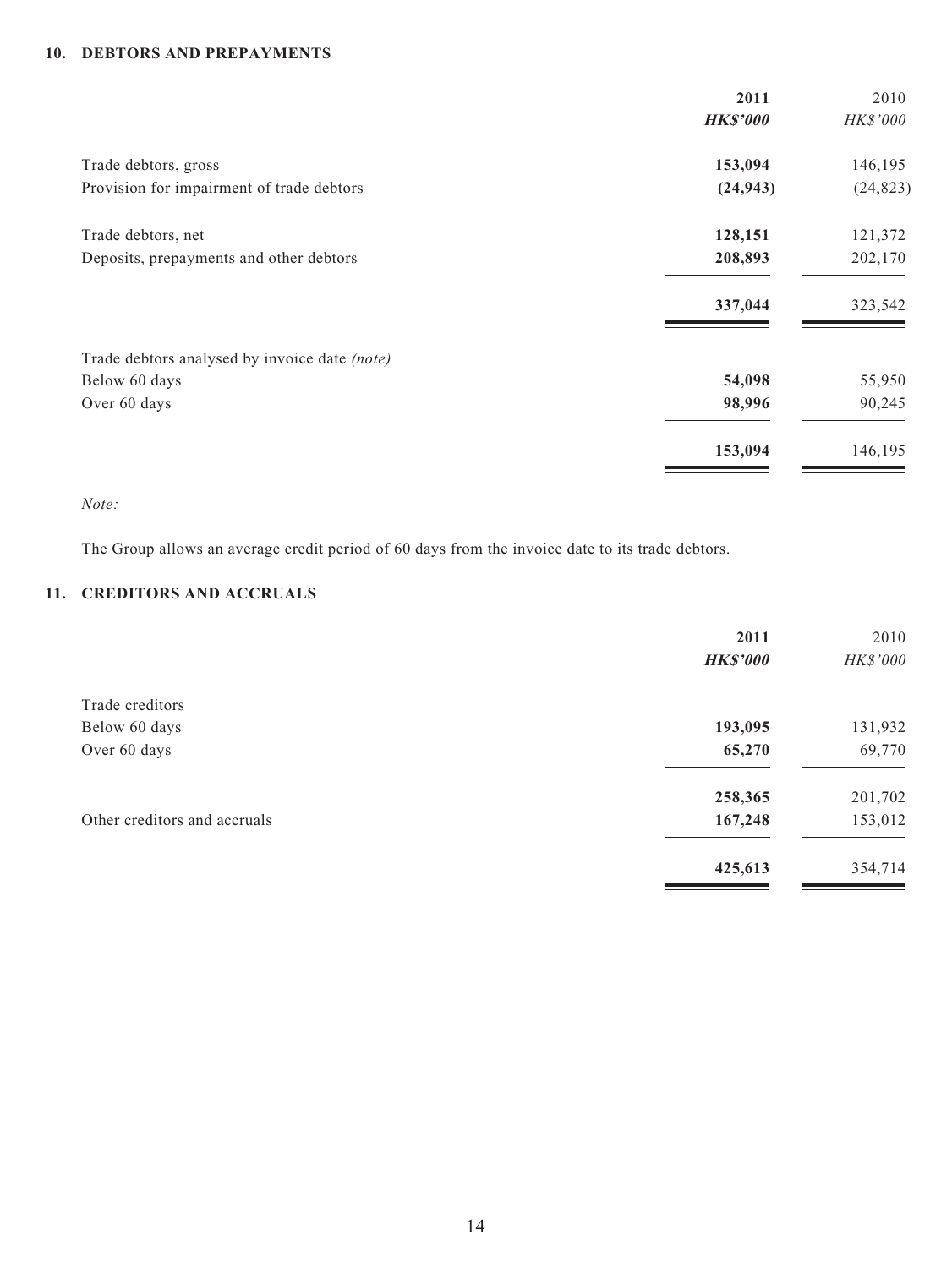#### **12. COMMITMENTS**

#### **(a) Capital commitments for property, plant and equipment:**

|                                                                      | 2011<br><b>HK\$'000</b> | 2010<br>HK\$'000 |
|----------------------------------------------------------------------|-------------------------|------------------|
| Contracted but not provided for<br>Authorised but not contracted for | 7,780                   | 8,030            |
|                                                                      | 7,780                   | 8,030            |

#### **(b) Commitments under operating leases (where the Group is the lessee)**

The Group had future aggregate minimum lease payments under non-cancellable operating leases as follows:

|                                                   | 2011            | 2010     |
|---------------------------------------------------|-----------------|----------|
|                                                   | <b>HK\$'000</b> | HK\$'000 |
| <b>Buildings</b>                                  |                 |          |
| Not later than one year                           | 445,236         | 399,428  |
| Later than one year but not later than five years | 422,587         | 357,274  |
| Later than five years                             | 18,689          | 17,450   |
|                                                   | 886,512         | 774,152  |

#### **(c) Operating lease arrangements (where the Group is the lessor)**

The Group had future aggregate minimum lease receivables under non-cancellable operating leases as follows:

|                                                   | 2011            | 2010     |
|---------------------------------------------------|-----------------|----------|
|                                                   | <b>HK\$'000</b> | HK\$'000 |
| Investment properties                             |                 |          |
| Not later than one year                           | 2,343           | 2,586    |
| Later than one year but not later than five years | 1,132           | 3,426    |
|                                                   | 3,475           | 6,012    |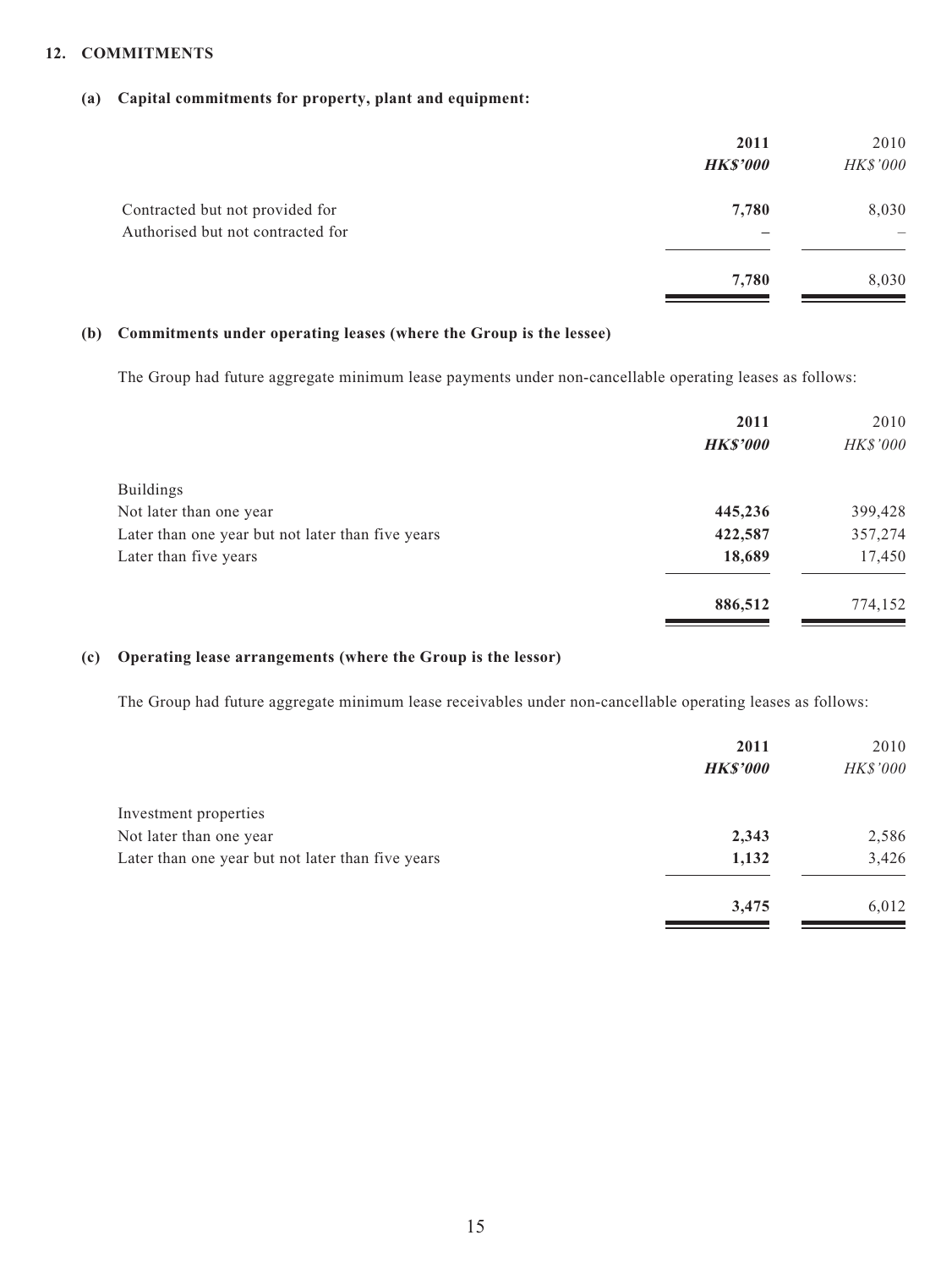## **MANAGEMENT DISCUSSION AND ANALYSIS**

The Group returned a strong performance reporting a profit attributable to equity holders of HK\$131 million for the year ended 31st March 2011, sharply up by 430% compared to a profit of HK\$25 million over the same period last year. Group turnover grew by 14% and stood at HK\$2.7 billion.

The Directors are, therefore, pleased to recommend the payment of a final dividend of HK\$0.024 (2009/2010: HK\$0.01) per share to the Group's shareholders.

## **WATCH RETAIL BUSINESS**

Our watch retail business, namely, "CITY CHAIN", "MOMENTS", "CITHARA", "C<sup>2</sup>" and "SEIKO boutique" recorded a marked improvement in EBIT of HK\$100 million, an increase of 41% whilst turnover rose 12% to HK\$1.4 billion.

As our Hong Kong and Macau watch retail operations continued to benefit from strong Mainland arrivals, we continued to take steps to improve operational efficiencies. During the period under review, product development of our in-house brands was further strengthened resulting in significant turnover growth for this product segment. Additional internationally well-known agency brands, some on exclusive terms, continued to be added to our already large portfolio of brands. These measures, together with our very well received "Solvil et Titus – Time is Love" marketing campaign, contributed to turnover growth and improved gross margin. Moreover, during the year under review the shop image and positioning of our concept shops, namely, "MOMENTS", "CITHARA" and " $C<sup>2</sup>$ " were fine-tuned and the results have been positive. Rental and other costs as a percentage of turnover has also improved from last year. Consequently, strong performances for Hong Kong and Macau were reported with EBIT rising a massive 60% to HK\$110 million. Turnover improved by 19% from last year.

The turnover from our Mainland watch retail business, with offices strategically located in Guangzhou, Shanghai and Beijing rose by 10% whilst losses narrowed by 12% to HK\$40 million. Several factors contributed to these improved results.

We have benefited from the Chinese Government's stimulus measures to increase domestic consumption. Moreover, a growing awareness of the "CITY CHAIN" brand, the products we carry, improved operational efficiencies and in particular the reconfiguration of our network of shops to meet rapidly evolving local shopping patterns have, in different measures, contributed to the improved results. Year on year same shop turnover growth of our performing shops exceeded 30% as non-performing shops continued to be closed during the year. This momentum has been carried through into the first quarter of the financial year ending 31st March 2012. Therefore, we expect the performance of our Mainland operations to continue to improve in the next year.

The performance of our South East Asian watch retail operations in Singapore, Malaysia and Thailand was less robust. Overall turnover edged up slightly by 4% and EBIT was down 37% at HK\$30 million.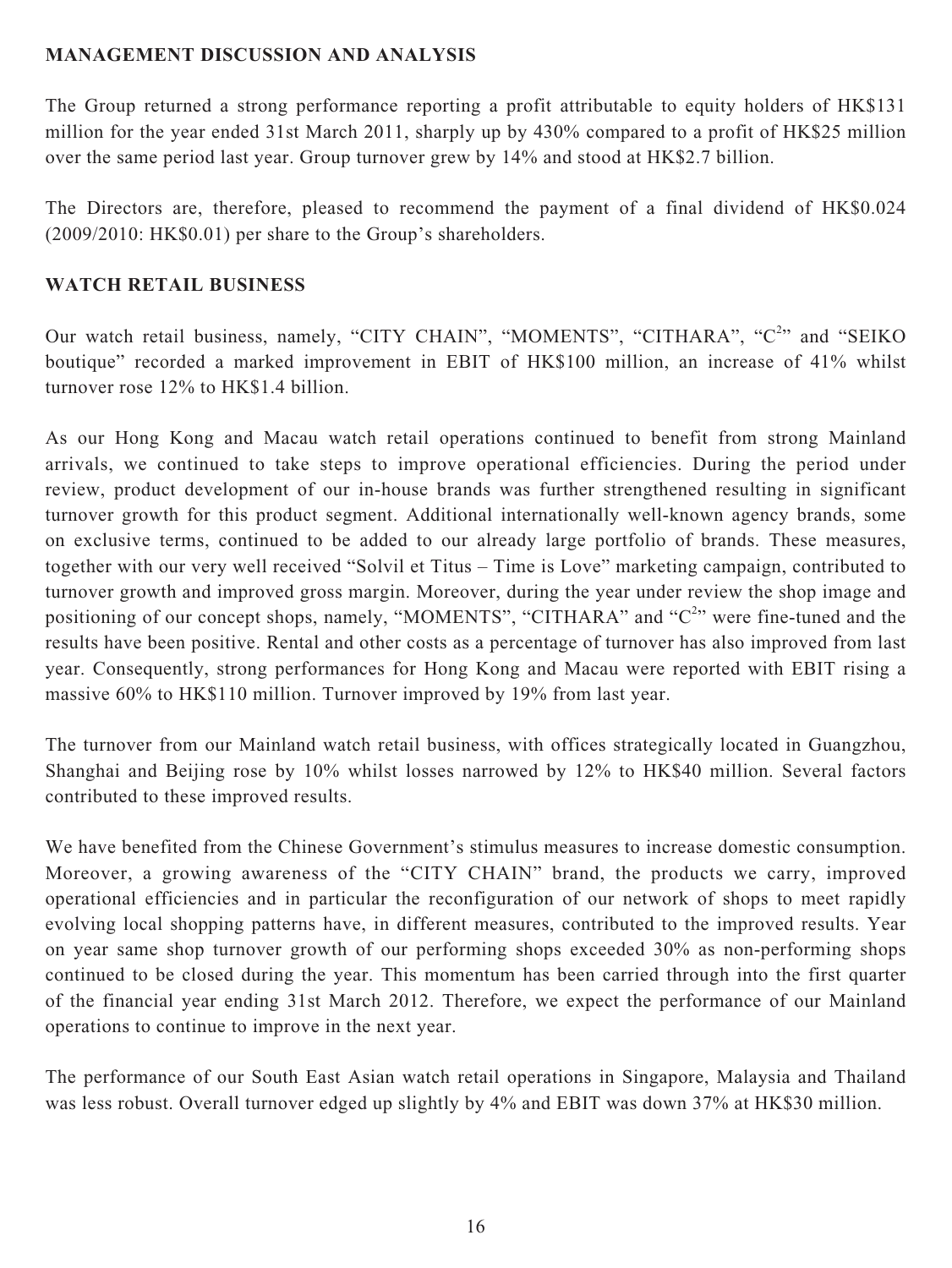The political problems in Thailand continued to drag down performance, whilst general retail sentiment in Singapore and Malaysia was much less stronger compared to Hong Kong. Certain strategies have been adopted and we expect these three countries to return a better performance next year.



## **OPTICAL RETAIL BUSINESS**

The Group's optical retail business, "OPTICAL 88" recorded a strong rise in EBIT from HK\$26 million last year to HK\$55 million for the period under review. Turnover rose 13% and stood at HK\$931 million.

Operations in Hong Kong and Macau recorded turnover growth of 13% and an EBIT of HK\$43 million was posted compared to HK\$19 million last year.

Our optical retail operations are also increasingly benefiting from Mainland shoppers, many of whom view Hong Kong as a shopping mecca. We have seen a shift in Mainland consumption patterns here in Hong Kong, as the reach of this affluent segment of consumers spans out from traditional tourist and central business locations to shopping malls along the railway and near the border.

Other factors have also contributed to the pleasing performance. During the year under review, product development and quality of our house brands have been strengthened. Product range and mix has been fine-tuned and shop enhancement measures have been carried out. Our novel "shop in shop" concept, where a well-known brand is allocated a dedicated counter within an "OPTICAL 88" shop has proved very popular with our customers. Recently introduced concept shops, like, "SUNGLASS 88 L'ACCESSORI" specialising in the sale of sunglasses in tourist areas and "OPTICAL 88 Premier", with a higher brand positioning have been well received.

To further expand our market share, we also plan to introduce a 'lens and frame' concept shop in Hong Kong targeting young consumers in the coming financial year. We expect this new business model to expedite the expansion of our business through franchise operations on the Mainland and in South East Asia.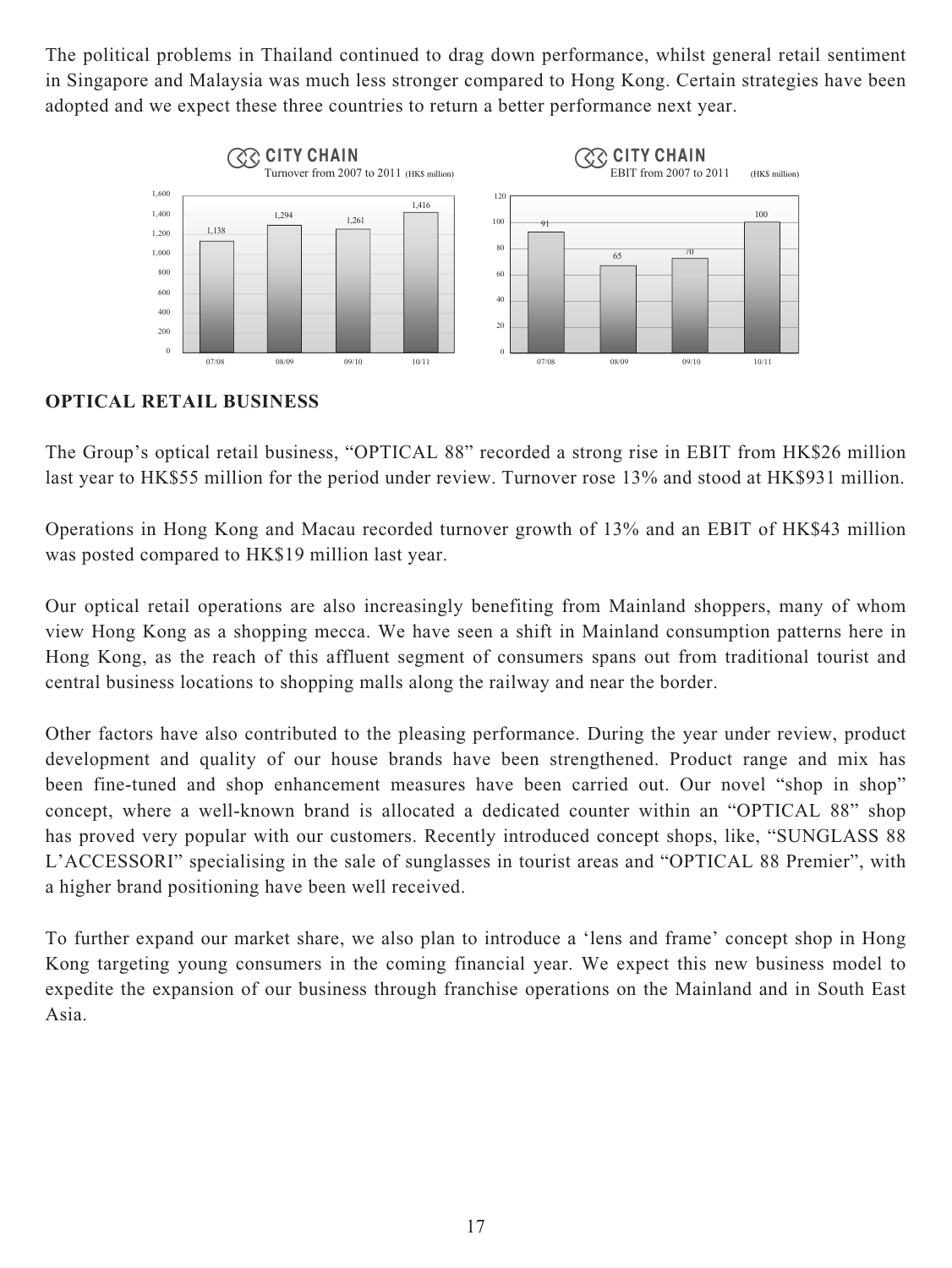Our Mainland optical business with its network of shops in Guangdong Province posted a respectable year on year turnover growth of nearly 30%. A slightly higher loss of HK\$11.6 million was recorded compared to HK\$10 million last year. The increased loss was mainly due to increased office overheads as we are expanding outside of Guangdong Province – we expect to open our first optical retail shop in Shanghai in the next financial year. We are confident that same shop turnover growth in Guangdong Province will be maintained and expect the performance of our Guangdong operations to improve significantly in the coming year.

The Group's optical retail business in South East Asia, comprising Singapore, Malaysia and Thailand posted a rise in turnover of 12% and an EBIT of HK\$24 million, an increase of 40% from the corresponding period last year.



## **WATCH ASSEMBLY AND WHOLESALE TRADING**

The Group's watch assembly and wholesale trading businesses recorded an EBIT of HK\$76 million whilst turnover grew by 24% compared to the same time last year.

Our watch assembly subsidiary which produces for the Group reported an increase in EBIT as favourable retail conditions saw an increase in production.

The Thong Sia Group, with sole distribution rights for "SEIKO" watches and clocks in Hong Kong, Singapore and Malaysia, performed well as a result of successful new product launches and a new marketing campaign. It also benefits from the synergy effect between this segment of the business and our watch retail business.

During the year under review, a new wholesale unit was set up in Shanghai to take over the distribution of "CYMA" watches on the Mainland from a third party. We have since enhanced and strengthened our dealership network and feedback so far has been encouraging.

The Group has very recently appointed a well-known Chinese actor "Liu Ye" as spokesperson for "CYMA" watches regionally, and particularly, on the Mainland. This step will not only increase the volume of our wholesale business on the Mainland but also benefit the Group's watch retail business.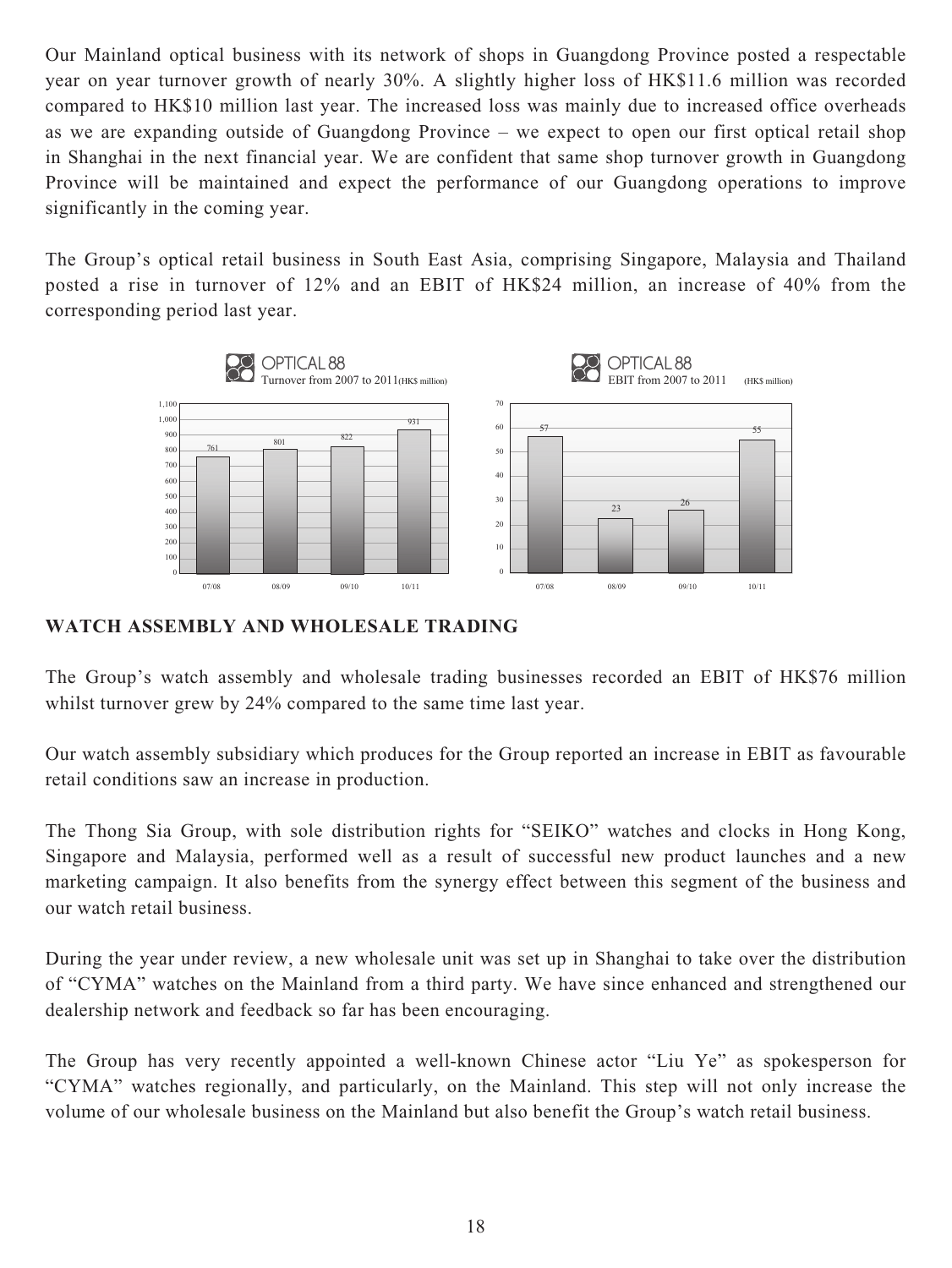## **OUTLOOK**

We will continue to adopt effective strategies striving to maximize Group performance in the coming year. And as the momentum from this year carries through, we expect the financial year ending 31st March 2012 to return further improved results.

## **FINANCE**

The Group's gearing ratio at balance sheet date was 22% (2010: 38%), which was calculated based on the Group's net debt of HK\$212 million (2010: HK\$319 million) and shareholders' funds of HK\$982 million (2010: HK\$848 million). The Group's net debt was calculated based on the Group's borrowings of HK\$438 million (2010: HK\$532 million) less the Group's bank balances and cash of HK\$226 million (2010: HK\$213 million). Of the Group's borrowings at balance sheet date, HK\$370 million (2010: HK\$450 million) were repayable within 12 months.

Of the Group's borrowings, 8% (2010: 9%) were denominated in foreign currencies. The Group's borrowings denominated in Hong Kong Dollars were on a floating rate basis at either bank prime lending rates or short term inter-bank offer rates.

The Group does not engage in speculative derivative trading.

As at 31st March 2011, the Group does not have any significant contingent liabilities.

## **CAPITAL STRUCTURE OF THE GROUP**

There was no change in the capital structure of the Group during the year.

## **CHANGES IN THE COMPOSITION OF THE GROUP DURING THE YEAR**

There was no change in the composition of the Group during the year.

## **NUMBER AND REMUNERATION OF EMPLOYEES, REMUNERATION POLICIES, BONUS AND TRAINING SCHEMES**

The Group's remuneration policies are reviewed on a regular basis and remuneration packages are in line with market practices in the relevant countries where the Group operates. As of 31st March 2011, the Group had 3,078 (2010: 3,210) employees. The Group offers discretionary bonuses to eligible employees based on the performance of the Group and the individual employee. The Group also provides related training programmes to improve the quality, competence and skills of its employees.

## **DETAILS OF THE CHARGES ON GROUP ASSETS**

As at 31st March 2011, certain of the Group's freehold land and buildings amounting to HK\$199 million (2010: HK\$184 million), investment property amounting to HK\$52 million (2010: HK\$39 million) and leasehold land amounting to HK\$30 million (2010: HK\$15 million) were pledged to secure banking facilities granted to the Group.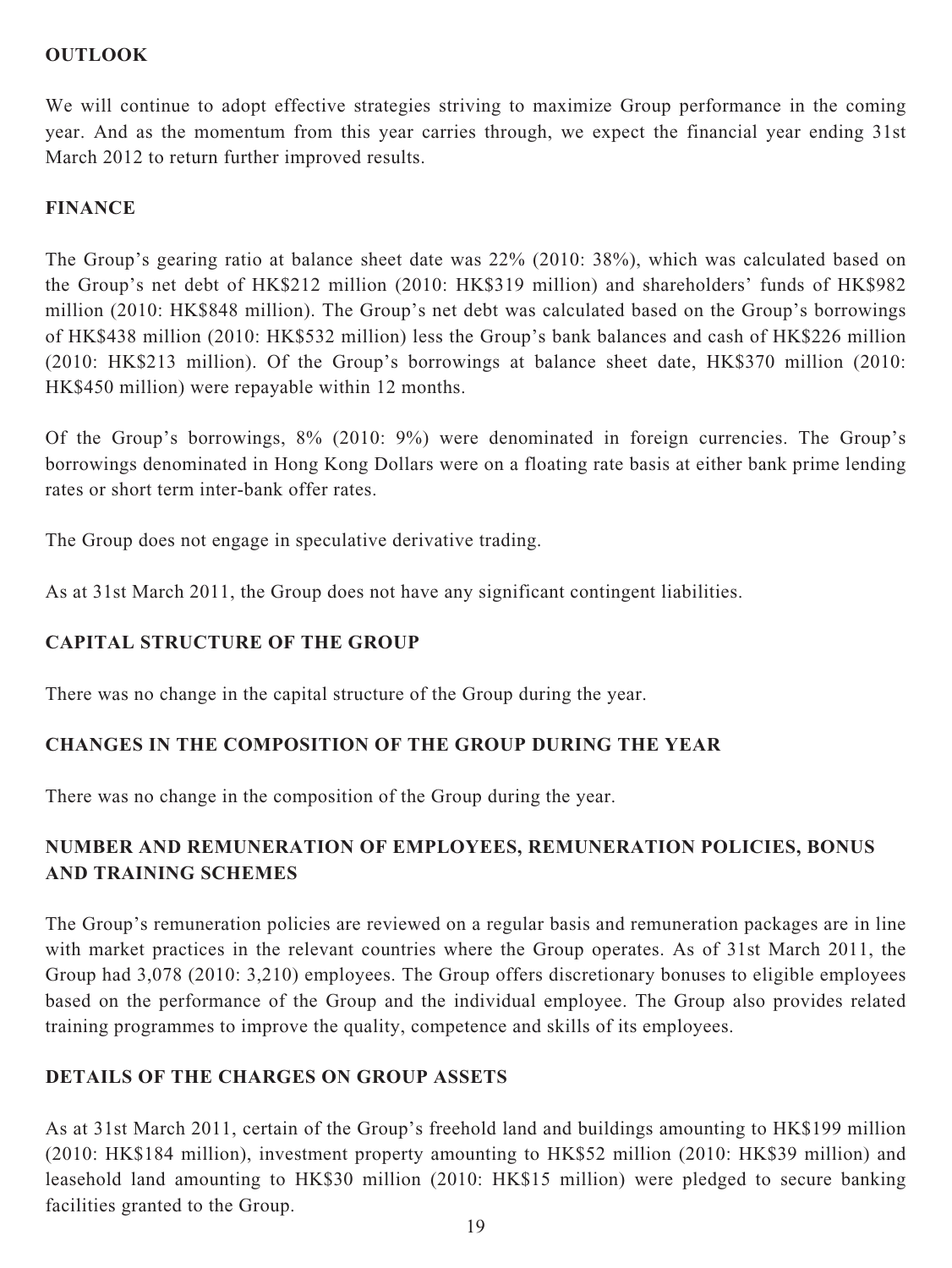## **CLOSURE OF REGISTER OF MEMBERS**

To determine entitlement to attend and vote at the forthcoming Annual General Meeting on 23rd August 2011 (Tuesday), the Register of Members of the Company will be closed from 18th August 2011 (Thursday) to 23rd August 2011 (Tuesday) both days inclusive ("First Book Close"), during which period no transfer of shares will be effected.

To qualify for the entitlement to the proposed final dividends for the year ended 31st March 2011, the Register of Members of the Company will be closed from 29th August 2011 (Monday) to 31st August 2011 (Wednesday) both days inclusive ("Second Book Close"), during which period no transfer of shares will be effected.

All transfers accompanied by the relevant share certificates must be lodged with the Company's Hong Kong registrar, Computershare Hong Kong Investor Services Limited, Rooms 1712-1716, 17th Floor, Hopewell Centre, 183 Queen's Road East, Hong Kong for registration no later than 4:00 p.m. on 17th August 2011 (Wednesday) for the First Book Close and on 26th August 2011 (Friday) for the Second Book Close. Final dividends will be payable on 15th September 2011 (Thursday).

## **PURCHASE, SALE OR REDEMPTION OF LISTED SECURITIES**

The Company has not redeemed any of its shares during the period. Neither the Company nor any of its subsidiaries has purchased or sold any of the Company's shares during the year.

## **CORPORATE GOVERNANCE**

During the year ended 31st March 2011, the Company has complied with the code provisions of the Code on Corporate Governance Practices (the "Code Provisions") as set out in Appendix 14 of the Listing Rules, except for the following deviations:

## **Code Provision A.4.2**

Under Code Provision A.4.2, every director, including those appointed for a specific term, should be subject to retirement by rotation at least once every three years. Not all directors of the Company retire strictly under Code Provision A.4.2 but in accordance with the Company's Bye-Laws. Bye-Law 110(A) stipulates that one-third of the directors of the Company who have been longest serving in office since their last election, except the Chairman, Vice-Chairman or Chief Executive Officer, shall retire from office by rotation at each annual general meeting.

## **Code Provision B.1.3**

This Code Provision deals with the terms of reference of a remuneration committee. The Company has adopted the terms of reference under Code Provision B.1.3 except that the terms of reference do not include reviewing and determining the remuneration packages of senior management. The Company believes that the remuneration packages of senior management should be the responsibility of the executive directors as they are in a better position to appraise the performance of senior management.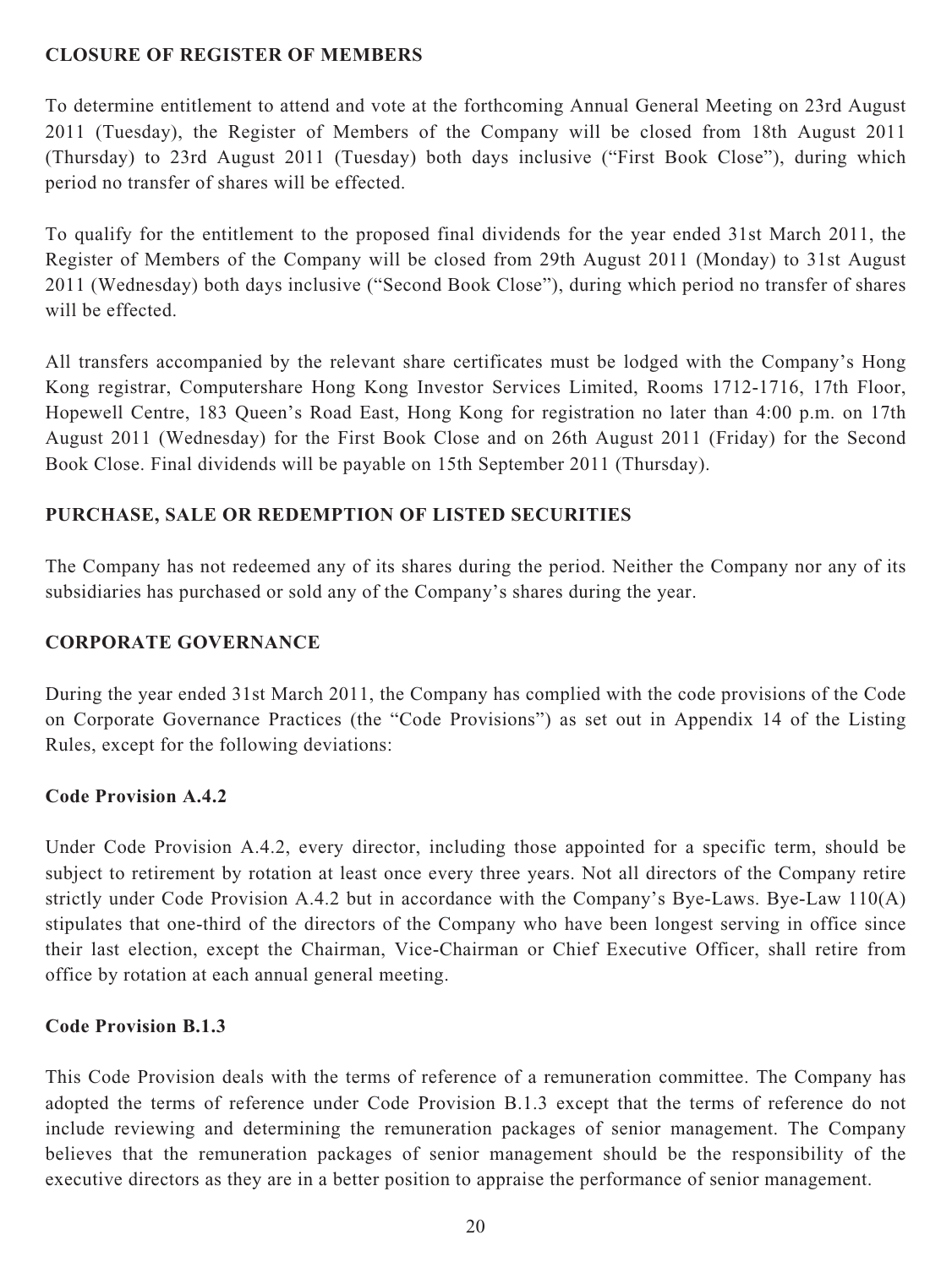## **Code Provision E.1.2**

Under the first part of Code Provision E.1.2, the Chairman of the Board should attend annual general meetings. The Chairman of the Board did not attend the annual general meeting of the Company held on 8th September 2010 as he was not in Hong Kong, but the respective chairmen of the Audit Committee and the Remuneration Committee were present.

## **Audit Committee**

The Audit Committee comprises three independent non-executive directors, namely Mr. Wu Chun Sang (Chairman of the Audit Committee), Prof. Lawrence Wu Chi Man and Dr. Agnes Kwong Yi Hang. The principal responsibilities of the Audit Committee include the review and supervision of the Group's financial reporting process and internal controls. The Committee held meetings on 14th July 2010, 23rd November 2010, 18th March 2011 and 22nd June 2011 to discuss matters, including, the review of accounting principles and practices adopted by the Group and other financial reporting matters; to ensure the completeness, accuracy and fairness of the financial statements of the Company; to discuss the effectiveness of the systems of internal control throughout the Group including the adequacy of resources, qualifications and experience of staff of the Company's accounting and financial reporting function and their training programmes and budget; to review all significant business affairs managed by the executive directors in particular on connected transactions and to review the Group's results for the years ended 31st March 2010 and 2011 before they were presented to the Board of directors for approval.

## **Remuneration Committee**

The Remuneration Committee comprises Prof. Lawrence Wu Chi Man (Chairman of the Remuneration Committee), Mr. Wu Chun Sang, Dr. Agnes Kwong Yi Hang (all independent non-executive directors) and Mr. Joseph C.C. Wong (Vice Chairman and CEO of the Company). The Committee held two meetings on 6th May 2010 and 18th March 2011 to determine annual bonus entitlement and to conduct an annual salary review of the Group's executive directors.